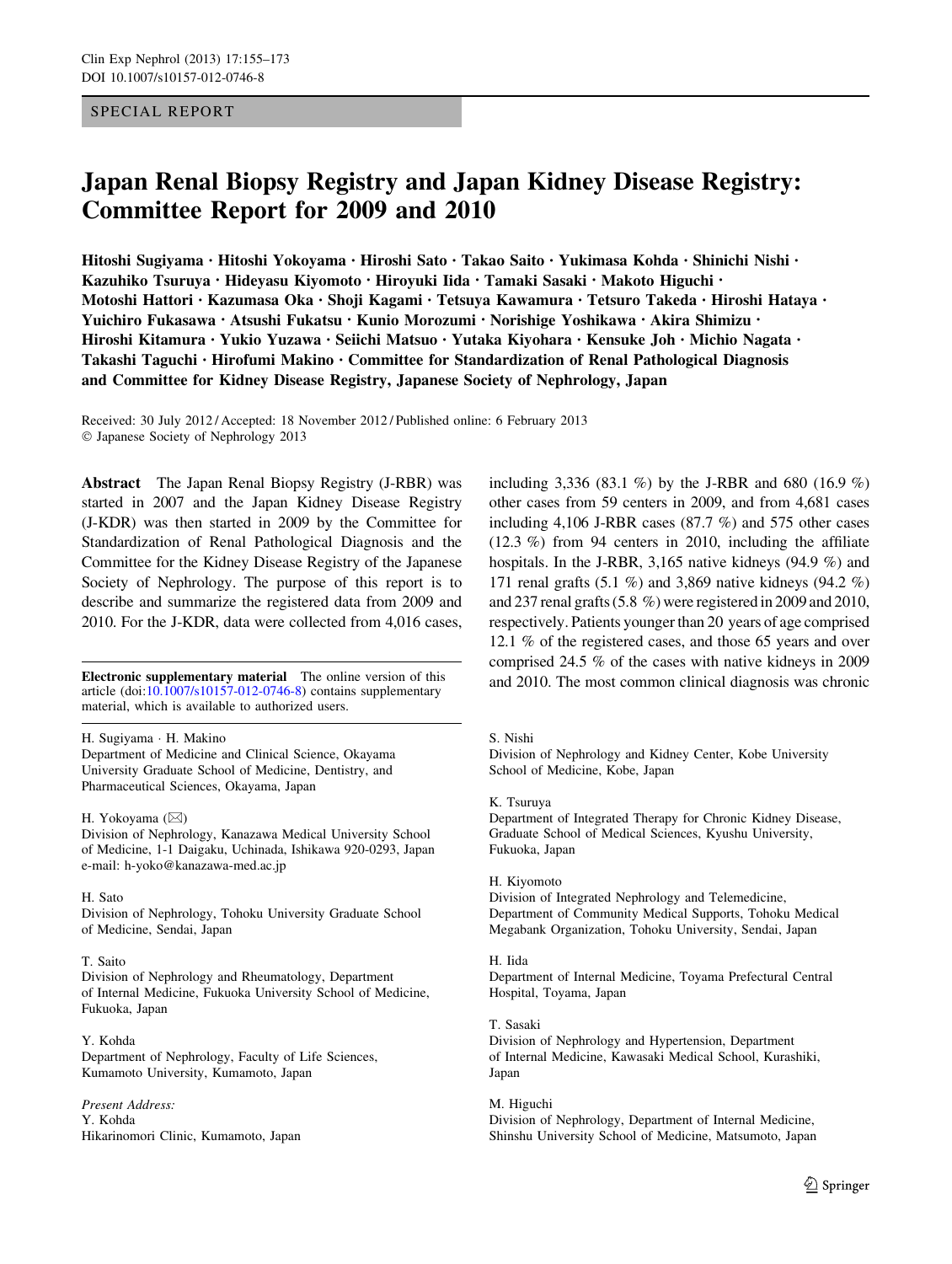<span id="page-1-0"></span>nephritic syndrome (55.4 % and 50.0 % in 2009 and 2010, respectively), followed by nephrotic syndrome (22.4 % and 27.0 %); the most frequent pathological diagnosis as classified by the pathogenesis was IgA nephropathy (31.6 % and 30.4 %), followed by primary glomerular diseases (except IgA nephropathy) (27.2  $%$  and 28.1  $%$ ). Among the primary glomerular diseases (except IgA nephropathy) in the patients with nephrotic syndrome, membranous nephropathy was the most common histopathology in 2009 (40.3 %) and minor glomerular abnormalities (50.0 %) were the most common in 2010 in native kidneys in the J-RBR. Five new secondary and longitudinal research studies by the J-KDR were started in 2009 and one was started in 2010.

Keywords Native kidney biopsy - Primary glomerulonephritis - IgA nephropathy - Membranous nephropathy - Renal grafts - National registry

# Introduction

The Japanese Society of Nephrology (JSN) established the Japan Renal Biopsy Registry (J-RBR) in 2007, and it conducted analyses for 2007 and 2008 [\[1](#page-18-0)]. In 2009, the JSN started the Japan Kidney Disease Registry (J-KDR) to record clinically-diagnosed cases in addition to the J-RBR. Participation in the J-KDR, including the J-RBR, was

#### M. Hattori

Department of Pediatric Nephrology, Tokyo Women's Medical University, School of Medicine, Tokyo, Japan

#### K. Oka

Department of Pathology, Hyogo Prefectural Nishinomiya Hospital, Hyogo, Japan

#### S. Kagami

Department of Pediatrics, The Institute of Health Bioscience, The University of Tokushima Graduate School, Tokushima, Japan

#### T. Kawamura

Department of Medicine, Division of Kidney and Hypertension, Jikei University School of Medicine, Tokyo, Japan

#### T. Takeda

Division of Clinical Nephrology and Rheumatology, Niigata University Graduate School of Medical and Dental Sciences, Niigata, Japan

## Present Address:

#### T. Takeda

Department of Nephrology, Dokkyo Medical University Koshigaya Hospital, Koshigaya, Japan

## H. Hataya

Department of Nephrology, Tokyo Metropolitan Children's Medical Center, Tokyo, Japan

requested from appointed clinical training hospitals of the JSN and the Japanese Society for Dialysis Therapy in an attempt to extend the registry nationwide. In this report, the detailed data of the J-RBR and the frequencies of the different clinical diagnoses in the J-KDR registered from January to December of 2009 and 2010 are summarized.

# Subjects and methods

Registry system and patients

This report includes the data from patients included in the J-RBR and J-KDR (J-RBR/J-KDR), registered prospectively from January 2009 to December 2010. The patients' data, including age, gender, laboratory data, and the clinical and pathological diagnoses, were recorded at each institution and registered on the web page of the J-RBR/J-KDR utilizing the Internet Data and Information Center for Medical Research (INDICE) system of the University Hospital Medical Information Network (UMIN), as described previously [\[1](#page-18-0)]. The ethics committee of the JSN and that of Okayama University Graduate School of Medicine, Dentistry, and Pharmaceutical Sciences comprehensively approved the study, and a local committee of participating centers and their affiliate hospitals individually approved the study. Written informed consent was

#### Y. Fukasawa

Department of Pathology, KKR Sapporo Medical Center, Sapporo, Japan

#### A. Fukatsu

Department of Nephrology, Kyoto University Graduate School of Medicine, Kyoto, Japan

Present Address: A. Fukatsu Department of Nephrology, Yachiyo Hospital, Anjo, Japan

K. Morozumi Kidney Center, Japanese Red Cross Nagoya Daini Hospital, Nagoya, Japan

#### N. Yoshikawa

Department of Pediatrics, Wakayama Medical University, School of Medicine, Wakayama, Japan

A. Shimizu Department of Pathology, Nippon Medical School, Tokyo, Japan

H. Kitamura Department of Pathology, Clinical Research Center, National Hospital Organization Chiba East National Hospital, Chiba, Japan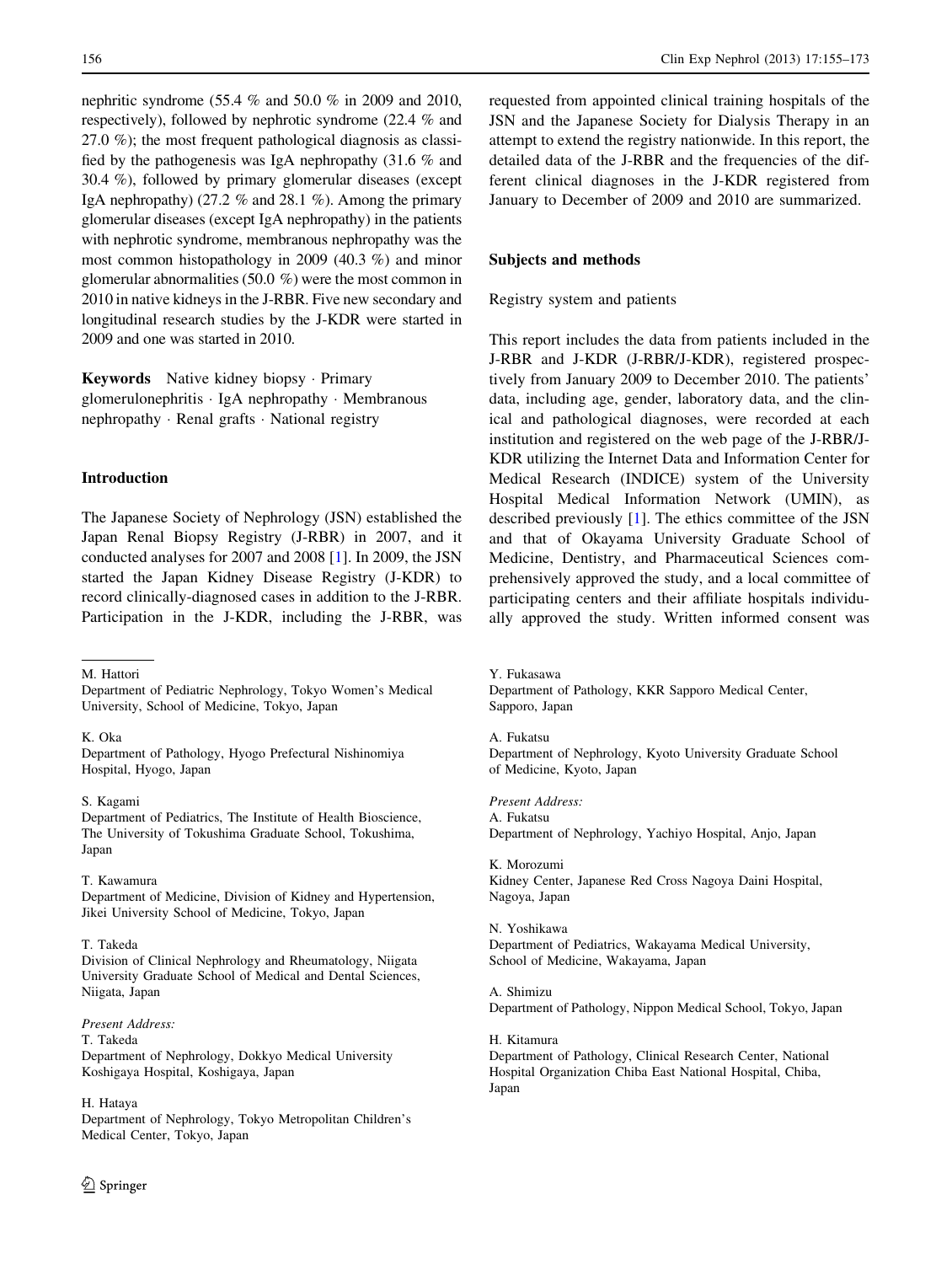obtained from the patients at the time of biopsy or at the time they were registered to participate in the study. The J-RBR/J-KDR is registered in the Clinical Trial Registry of UMIN (Registered Number UMIN000000618).

Clinical or renal histopathological diagnosis and laboratory data

Three classifications, including the clinical diagnosis, histological diagnosis based on the pathogenesis, and histological diagnosis based on a histopathological examination, were made for each case included in the J-RBR, as described previously [[1\]](#page-18-0). Of these classifications, the clinical diagnosis alone was selected for the J-KDR. The definition of each diagnosis was based on the clinical syndromes and renal histopathology, as described previously [\[2](#page-18-0)]. IgA nephropathy (IgAN) (Berger disease) was separated from primary glomerular diseases on the basis of basic glomerular alterations in the classification of glomerular diseases by the World Health Organization [[2\]](#page-18-0). In 2010, hemolytic uremic syndrome and thrombotic thrombocytopenic purpura (HUS/TTP), congenital anomalies of the kidney and urinary tract (CAKUT) and polycystic kidney disease (PKD) were added to the classification of the clinical diagnosis on the case record (Table S1). The clinical data, including the results of the urinalysis, daily proteinuria, serum creatinine concentrations, total protein,

#### S. Matsuo

Department of Nephrology, Nagoya University Graduate School of Medicine, Nagoya, Japan

#### Y. Kiyohara

Department of Environmental Medicine, Graduate School of Medical Sciences, Kyushu University, Fukuoka, Japan

#### K. Joh

Division of Pathology, Sendai Shakai Hoken Hospital, Sendai, Japan

### M. Nagata

Molecular Pathology, Biomolecular and Integrated Medical Sciences, Graduate School of Comprehensive Human Sciences, University of Tsukuba, Tsukuba, Japan

# T. Taguchi

Department of Pathology, Nagasaki University Graduate School of Biomedical Sciences, 1-12-4 Sakamoto, Nagasaki 852-8523, Japan

#### Present Address:

T. Taguchi (&) Department of Pathology, Nagasaki Municipal Hospital, Nagasaki, Japan e-mail: taguchi@nagasaki-u.ac.jp

albumin, and the total cholesterol values, were always recorded, while the systolic and diastolic blood pressure, prescription use of anti-hypertensive agents, hemoglobin A1c, and presence of diabetes mellitus were optionally recorded. The estimated glomerular filtration rate was calculated as described previously [\[3](#page-18-0)]. The frequency of the diseases are here described in general, but the clinical data were also analyzed separately for cases of IgAN, which is the most common renal disease in Japan [[1,](#page-18-0) [4](#page-18-0), [5](#page-18-0)].

## Statistical analyses

Data are expressed as the mean  $\pm$  SD for continuous parametric data, medians and interquartile ranges for continuous non-parametric data, and frequencies for categorical data. The statistical analyses were performed using the JMP software program, version 8 (SAS Institute Inc., Cary, NC, USA).

## Results

Baseline characteristics of the J-RBR/J-KDR participants in 2009 and 2010

The numbers of participating facilities and registered renal biopsies or cases without renal biopsies in the registry in 2009 and 2010 are shown in Table [1.](#page-3-0) The J-KDR was started in 2009 and the number of participating facilities increased by 34 compared to 2008, reaching a total of 57 facilities in the J-RBR and 59 facilities in the J-KDR. The number of total renal biopsies increased to 3,336 in 2009, which was 1,754 more biopsies than in the previous year [\[1](#page-18-0)], and in 2010 it further increased to 4,106 in the J-RBR. The number of other cases (not in the J-RBR), which corresponds to the cases without renal biopsies but diagnosed by clinical findings, was 680 and 575 in 2009 and 2010, respectively. The average age of this cohort was more than 10 years higher than that of the J-RBR in each year (Table [1](#page-3-0)).

The number of native kidney biopsies increased; however, that of renal graft biopsies registered in 2009 slightly decreased compared to 2008 (Table [2](#page-3-0)). The distribution of age ranges showed a peak distribution in the seventh decade in both genders for native kidneys (Table [3](#page-4-0)). Patients younger than 20 years of age comprised 12.1 % and 10.3 % of the cases, and those 65 years of age and over comprised 24.5 % and 4.7 % of the native kidney and renal grafts, respectively, during the 2-year period (2009 and 2010). In the patients who underwent renal grafts, both the average age and the peak distribution of age ranges were younger than those of patients who underwent native kidney biopsies (Tables [2](#page-3-0), [3](#page-4-0)).

Y. Yuzawa

Department of Nephrology, Fujita Health University School of Medicine, Toyoake, Japan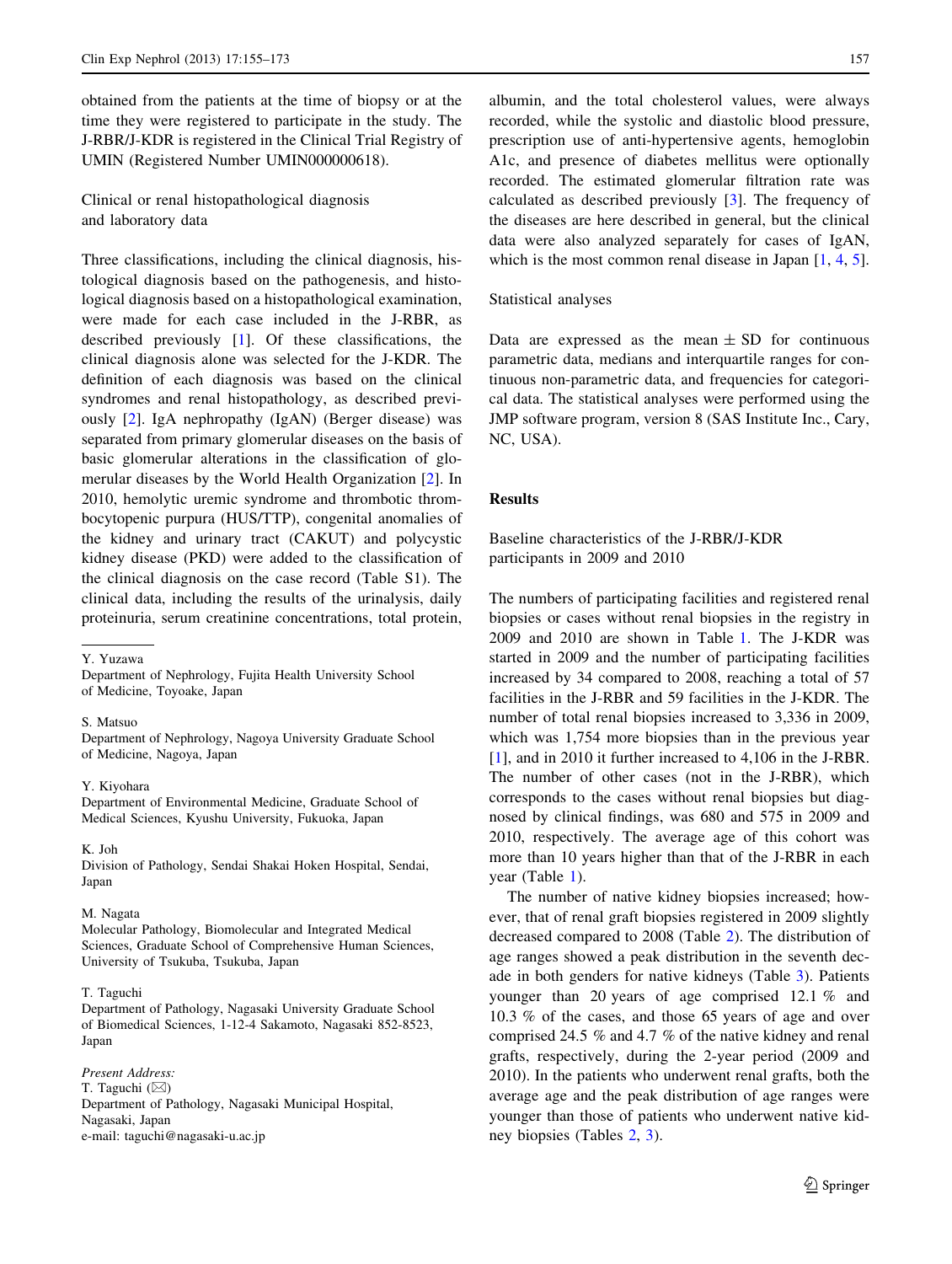|                               | 2009 J-KDR          |                          |                    | 2010 J-KDR       |                          |                             |
|-------------------------------|---------------------|--------------------------|--------------------|------------------|--------------------------|-----------------------------|
|                               | J-RBR               | Other cases <sup>a</sup> | Total              | J-RBR            | Other cases <sup>a</sup> | Total                       |
| Renal centers $(n)^b$         | $57^{\circ}$        |                          | 59                 | 83               |                          | 94                          |
| Total biopsies or cases $(n)$ | 3,336 $^d$ (83.1 %) | 680 $(16.9\%$            | 4,016 (100.0 $%$ ) | 4,106 $(87.7\%)$ | 575 (12.3 %)             | 4,681 (100.0 %)             |
| Average age (years)           | $46.7 \pm 19.9$     | $58.1 \pm 17.8$          | $48.7 \pm 20.0$    | $46.7 \pm 20.6$  | $56.8 \pm 21.1$          | $47.9 \pm 20.9$             |
| Male $(n)$                    | $1,787(53.6\%)$     | 418 (61.5 %)             | $2,205(54.9\%)$    | $2,183(53.2\%)$  | 335 $^{\rm e}$ (58.3 %)  | $2,518^e$ (53.8 %)          |
| Female $(n)$                  | 1,549 (46.4 %)      | 262 (38.5 $%$ )          | 1,811(45.1%)       | 1,923 (46.8 %)   | $238^e$ (41.4 %)         | 2,161 <sup>e</sup> (46.2 %) |
|                               |                     |                          |                    |                  |                          |                             |

<span id="page-3-0"></span>Table 1 The number of participated renal centers and registered renal biopsies or other cases without renal biopsies in J-RBR/J-KDR 2009 and 2010

J-RBR Japan Renal Biopsy Registry, J-KDR Japan Kidney Disease Registry

Note that J-RBR started in 2007 and J-KDR started in 2009

<sup>a</sup> Other cases include patients diagnosed by clinical findings without renal biopsies

<sup>b</sup> The number represents principal institutions having affiliate hospitals. All of the participated institutions and hospitals in the J-RBR and J-KDR in 2009 and 2010 are shown in the ''[Appendix](#page-14-0)''. The number of renal centers in total is based on the registration of cases without renal biopsies but diagnosed by clinical findings in addition to that of data with renal biopsy in J-RBR

<sup>c</sup> Increase of 34 when compared to the number in J-RBR 2008

<sup>d</sup> Increase of 1,754 when compared to the number in J-RBR 2008

<sup>e</sup> No registered data for gender in 2 cases

The frequency of clinical diagnoses in the J-RBR

Three classifications, the clinical diagnosis, histological diagnosis based on the pathogenesis, and the histological diagnosis based on a histopathological examination, were included in the J-RBR database, while the clinical diagnosis alone was registered for the other cases. In the J-RBR, a clinical diagnosis of chronic nephritic syndrome was the most common, followed by nephrotic syndrome, in both total biopsies and native kidneys in 2009 and 2010, which was similar to the findings in 2007 and 2008 (Table [4](#page-5-0)) [[1\]](#page-18-0). In native kidneys, more than half of the cases that were registered had chronic nephritic syndrome. The age distribution according to the classification of clinical diagnoses in native kidneys in the J-RBR in 2009 and 2010 was analyzed, and cases with rapidly progressive nephritic syndrome exhibited the highest mean age while cases with inherited renal diseases showed the youngest mean age (Table [5](#page-6-0)).

## The frequency of pathological diagnoses in the J-RBR

The pathological diagnoses were classified based on the pathogenesis (Table [6](#page-7-0)) and histopathology (Table [7\)](#page-8-0). In the classification of the pathogenesis, IgAN was diagnosed most frequently (31.6 %), followed by primary glomerular disease other than IgAN (27.2 %) in native kidneys in both 2009 and 2010 (Table [6\)](#page-7-0). Similar frequencies of IgAN, primary glomerular disease other than IgAN and diabetic nephropathy were observed in the combined data for 2007 and 2008 [\[1](#page-18-0)]. In the pathological diagnosis classified based on the histopathology in native kidney biopsies, mesangial

Table 2 The number of registered renal biopsies in J-RBR 2009 and 2010

| Years                   | 2009                   | 2010            | Total           |
|-------------------------|------------------------|-----------------|-----------------|
| Native kidneys, $n$ (%) | $3,165^{\rm a}$ (94.9) | 3,869 (94.2)    | 7,034 (94.5)    |
| Average age (years)     | $47.0 \pm 20.1$        | $47.1 \pm 20.8$ | $47.1 \pm 20.5$ |
| Median age (years)      | $50(30-64)$            | $49(31-65)$     | $49(30-64)$     |
| Male, $n(\%)$           | 1,671(52.8)            | 2,035(52.6)     | 3,706 (52.7)    |
| Female, $n$ (%)         | 1,494 (47.2)           | 1,834 (47.4)    | 3,328 (47.3)    |
| Renal grafts, $n$ (%)   | $171^b$ (5.1)          | 237(5.8)        | 408(5.5)        |
| Average age (years)     | $40.9 \pm 15.0$        | $41.3 \pm 15.4$ | $41.1 \pm 15.2$ |
| Median age (years)      | $43(31-52)$            | $41(33 - 54)$   | $42(32 - 53)$   |
| Male, $n$ $(\%)$        | 116 (67.8)             | 148 (62.4)      | 264 (64.7)      |
| Female, $n$ (%)         | 55 (32.2)              | 89 (37.6)       | 144 (35.3)      |
|                         |                        |                 |                 |

<sup>a</sup> Increase of 1,765 when compared to the number in J-RBR 2008

<sup>b</sup> Decrease of 11 when compared to the number in J-RBR 2008

proliferative glomerulonephritis was the most frequently observed disease, representing 42.5 % and 35.8 % of the cases in 2009 and 2010 (Table [7\)](#page-8-0).

Primary glomerular disease (except IgAN) and nephrotic syndrome in the J-RBR

In the cohort of primary glomerular diseases (except IgA nephropathy) as classified based on the pathogenesis, membranous nephropathy (MN) was predominant in 2009, followed by minor glomerular abnormalities, while minor glomerular abnormalities were the most common diagnosis in 2010, followed by MN (Table [8](#page-8-0)).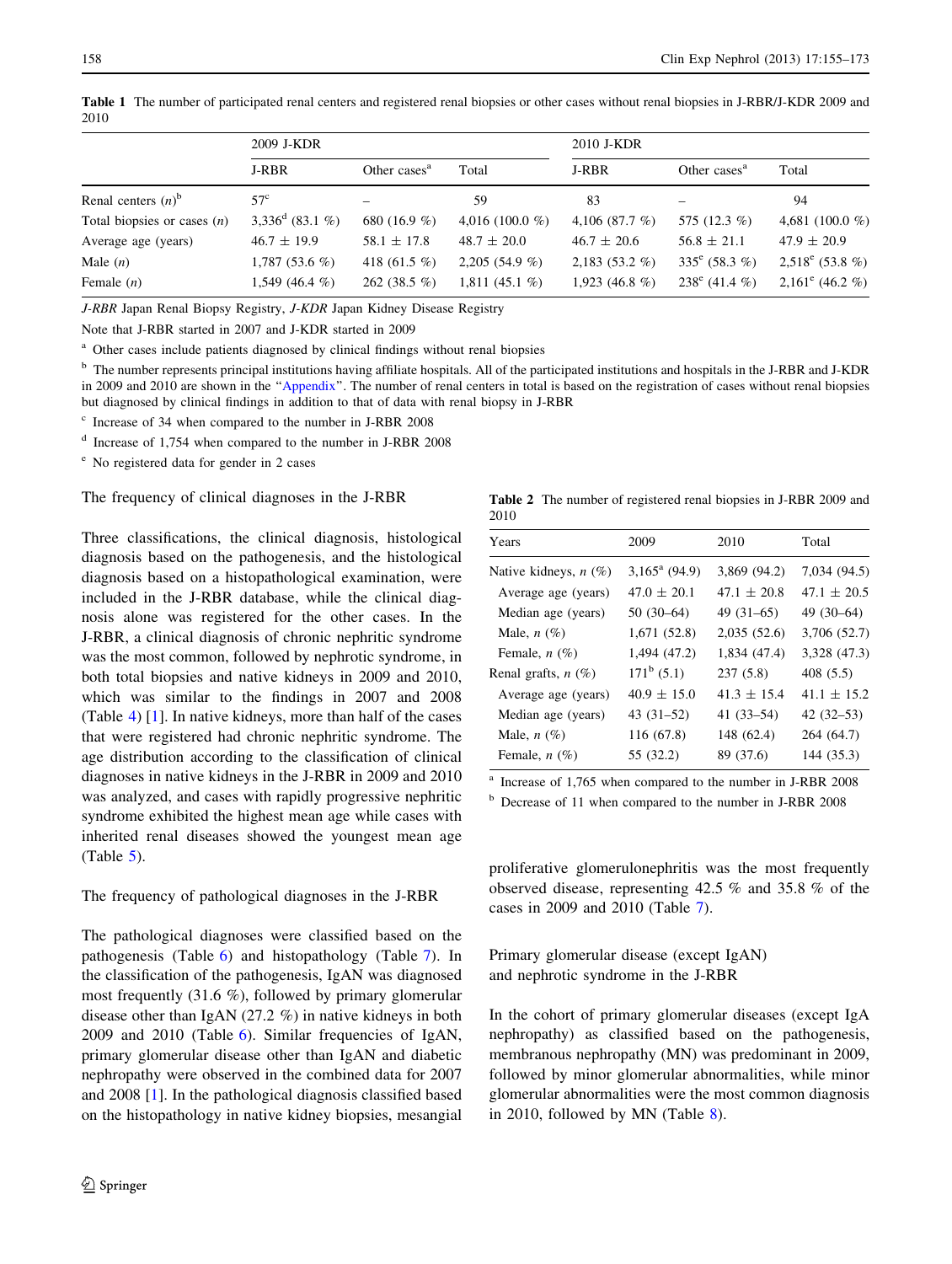<span id="page-4-0"></span>

|                        | 2009     |                              |                              |                   |                                                 |                       |                |                                                  |                                                     | 2010                       |                              |                   |                                           |                                          |                                              |                |                          |                                                                                                                                                        |
|------------------------|----------|------------------------------|------------------------------|-------------------|-------------------------------------------------|-----------------------|----------------|--------------------------------------------------|-----------------------------------------------------|----------------------------|------------------------------|-------------------|-------------------------------------------|------------------------------------------|----------------------------------------------|----------------|--------------------------|--------------------------------------------------------------------------------------------------------------------------------------------------------|
|                        |          | Total biopsies $(n = 3,336)$ |                              |                   | Native kidneys $(n = 3,165)$                    |                       |                | Renal grafts $(n = 171)$                         |                                                     |                            | Total biopsies $(n = 4,106)$ |                   |                                           | Native kidneys $(n = 3,869)$             |                                              |                | Renal grafts $(n = 237)$ |                                                                                                                                                        |
| Age (years)            | Total    | Male                         | Female                       | Total             | Male                                            | Female                | Total          | Male                                             | Female                                              | Total                      | Male                         | Female            | Total                                     | Male                                     | Female                                       | Total          | Male                     | Female                                                                                                                                                 |
| $6 - 0$                | $\infty$ | 33                           | 27                           | 57                |                                                 |                       |                |                                                  |                                                     |                            |                              |                   |                                           | $87\,$                                   |                                              |                |                          |                                                                                                                                                        |
| $10 - 19$              | 318      | 169                          | 149                          | 304               | $\begin{array}{c} 32 \\ 160 \end{array}$        | $^{25}$ $\,$ $\!$     | $\frac{1}{4}$  |                                                  | 257                                                 | $121$<br>352               | $\frac{3}{20}$               | $\frac{27}{149}$  | 136<br>354                                | 193                                      | $49$ $\phantom{1}161$                        | $\frac{6}{18}$ | 7988882                  | $\circ$ $\infty$                                                                                                                                       |
| $20 - 29$              | 413      | 194                          | 219                          |                   | 180                                             |                       | $\overline{c}$ | $\overline{4}$                                   |                                                     | 406                        | 187                          | 219               | 429                                       | 167                                      | 262                                          |                |                          | $\sim$                                                                                                                                                 |
| $30 - 39$<br>40 - 49   | 476      | 221                          | 255                          | $392$<br>438      | 193                                             |                       | 899700         |                                                  | $\overline{10}$                                     | 533<br>489                 | 278                          | 255<br>212<br>228 | 549<br>489                                | $\begin{array}{c} 28 \\ 251 \end{array}$ | $\begin{array}{c} 30 \\ 20 \\ 3 \end{array}$ | $28998 - 97$   |                          | $\begin{array}{c} \mathfrak{A} \mathfrak{A} \mathfrak{A} \mathfrak{A} \mathfrak{A} \end{array} \begin{array}{c} \mathfrak{A} \mathfrak{A} \end{array}$ |
|                        | 434      | 222                          | 212                          |                   |                                                 |                       |                |                                                  |                                                     |                            | 277                          |                   |                                           |                                          |                                              |                |                          |                                                                                                                                                        |
| $50 - 59$<br>$60 - 69$ | 545      | 317                          | 228                          | 391<br>509        | $\frac{197}{291}$                               |                       |                | $\begin{array}{c} 28 \\ 25 \\ 26 \\ \end{array}$ | $\begin{array}{c} 2000 \\ 2100 \\ 2100 \end{array}$ |                            | 347                          |                   | 541                                       |                                          |                                              |                |                          |                                                                                                                                                        |
|                        | 645      | 382                          | 263                          | $\frac{631}{370}$ | $\begin{array}{c} 371 \\ 211 \\ 36 \end{array}$ |                       |                |                                                  |                                                     | 575<br>733                 | 470                          | 263               | 756                                       | 452<br>277                               | $304$<br>$238$                               |                |                          |                                                                                                                                                        |
| 70-79                  | 372      | 213                          | 159                          |                   |                                                 |                       |                |                                                  |                                                     | 437                        | 278                          | 159               |                                           |                                          |                                              |                |                          |                                                                                                                                                        |
| $\pm08$                | 73       | 36                           | $\overline{\mathcal{E}}$     |                   |                                                 | $\overline{37}$       |                | $\sim$ 0                                         |                                                     | 86                         |                              | 1,549             | $\begin{array}{c} 515 \\ 100 \end{array}$ | 49                                       | $\overline{5}$                               |                | $\circ$                  |                                                                                                                                                        |
| <b>Total</b>           | 3,336    | 1,787                        | 1,549                        | 3,165             | $1,671$                                         |                       | 171            | 116                                              | 55                                                  | 3,732                      | 49<br>2,183                  |                   | 3,869                                     | 2,035                                    | 1,834                                        |                | $\frac{48}{5}$           | 89                                                                                                                                                     |
| Under 20 $(\%)$        | 11.3     | 11.3                         | 11.4                         | 11.4              | 11.5                                            | $1,494$<br>11.3       | 6.6            | 8.6                                              | 12.7                                                | 12.5                       | 13.6                         | 11.4              | 12.7                                      | 13.8                                     | 11.5                                         | 10.5           | 11.5                     | 9.0                                                                                                                                                    |
| 65 and over $(\%)$     | 22.4     | 23.9                         | 20.1                         | 23.4              | 25.3                                            | 21.3                  | 4.7            | 4.3                                              | 5.5                                                 | 24.2                       | 25.4                         | 20.7              | 25.4                                      | 26.9                                     | 23.7                                         | 4.6            | 5.4                      | 3.4                                                                                                                                                    |
| Age (years)            | Total    |                              |                              |                   |                                                 |                       |                |                                                  |                                                     |                            |                              |                   |                                           |                                          |                                              |                |                          |                                                                                                                                                        |
|                        |          |                              | Total biopsies $(n = 7,442)$ |                   |                                                 | Native kidneys $(n =$ | 7,034)         |                                                  |                                                     | Renal grafts ( $n = 408$ ) |                              |                   |                                           |                                          |                                              |                |                          |                                                                                                                                                        |
|                        | Total    |                              | Male                         | Female            | Total                                           | Male                  |                | Female                                           | Total                                               |                            | Male                         | Female            |                                           |                                          |                                              |                |                          |                                                                                                                                                        |
| $\sqrt{2}$             | $203$    |                              | 127                          | 76                | 193                                             |                       |                |                                                  |                                                     |                            | $\infty$                     | $\mathbf{c}$      |                                           |                                          |                                              |                |                          |                                                                                                                                                        |
| $10 - 19$              | 690      |                              | 372                          | 318               | 658                                             | $119$ $353$           |                | $74$ $305$<br>$474$                              | $9 3 4$                                             |                            | $\overline{19}$              | $\mathbf{r}$      |                                           |                                          |                                              |                |                          |                                                                                                                                                        |
| $20 - 29$              | 864      |                              | 381                          |                   | 821                                             | 347                   |                |                                                  |                                                     | 34                         |                              | $\circ$           |                                           |                                          |                                              |                |                          |                                                                                                                                                        |
| $30 - 39$              | 1,087    |                              | 499                          |                   | 987                                             | $\overline{4}$        |                |                                                  | $100\,$                                             | 58                         |                              | 42                |                                           |                                          |                                              |                |                          |                                                                                                                                                        |
|                        | 973      |                              | 499                          | $483588471$       | 880                                             | 448                   |                | 546<br>432                                       |                                                     |                            |                              |                   |                                           |                                          |                                              |                |                          |                                                                                                                                                        |
| $40 - 49$<br>50-59     | 1,135    |                              | 664                          |                   | 1,050                                           | $602\,$               |                | 448                                              |                                                     | 52 3                       |                              | 423               |                                           |                                          |                                              |                |                          |                                                                                                                                                        |
| $60 - 69$              | 1,429    |                              | 852                          | 577<br>397        | 1,387                                           | $823 \over 488$       |                | 564                                              |                                                     |                            |                              |                   |                                           |                                          |                                              |                |                          |                                                                                                                                                        |
| $70 - 79$              | 888      |                              | 491                          |                   | 885                                             |                       |                | 397                                              |                                                     |                            |                              | $\circ$           |                                           |                                          |                                              |                |                          |                                                                                                                                                        |
| $\overset{+}{\circ}$   | 173      |                              | $85\,$                       | 88                | 173                                             |                       | $85\,$         | 88                                               | 9.834008                                            | $\frac{3}{264}$            |                              | $\circ$           |                                           |                                          |                                              |                |                          |                                                                                                                                                        |
| <b>Total</b>           | 7,442    |                              | 3,970                        | 3,472             | 7,034                                           |                       |                | 3,328                                            |                                                     |                            |                              | $\dot{4}$         |                                           |                                          |                                              |                |                          |                                                                                                                                                        |
| Under 20 (%)           | 12.0     |                              | 12.6                         |                   | 12.1                                            | $3,706$<br>12.7       |                | 11.4                                             | 10.3                                                |                            | 10.2                         | 10.4              |                                           |                                          |                                              |                |                          |                                                                                                                                                        |
| 65 and over $(\%)$     | 23.4     |                              | 24.7                         | 21.8              | 24.5                                            |                       | 26.1           | 22.6                                             | 4.7                                                 |                            | 4.9                          | $\frac{2}{4}$     |                                           |                                          |                                              |                |                          |                                                                                                                                                        |

Table 3 Distribution of age ranges and gender in J-RBR 2009 and 2010 Table 3 Distribution of age ranges and gender in J-RBR 2009 and 2010

 $\underline{\textcircled{\tiny 2}}$  Springer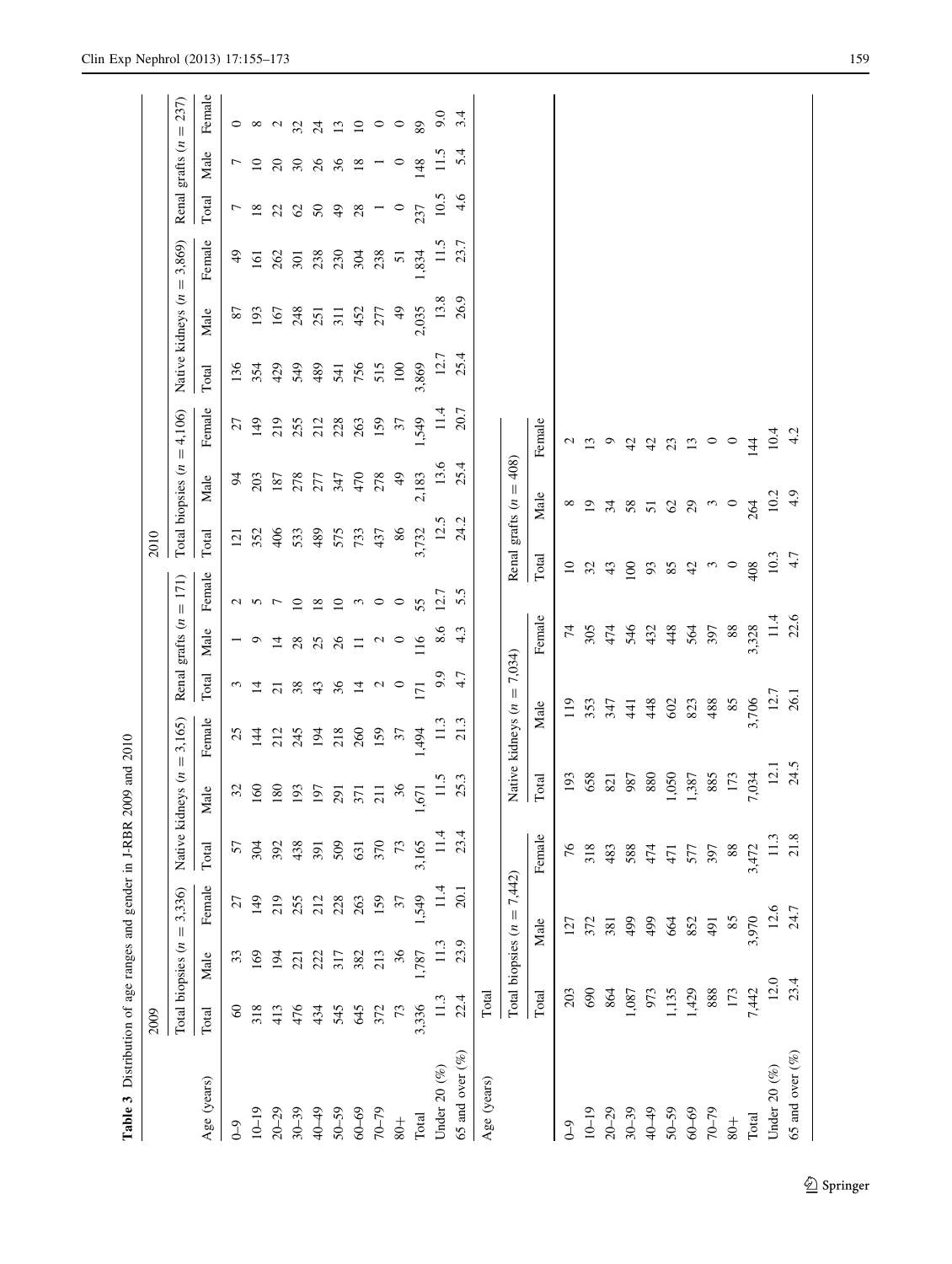| Classification                                        | 2009                               |       |                                 | 2010                               |       |                                 | Total                              |       |                                 |
|-------------------------------------------------------|------------------------------------|-------|---------------------------------|------------------------------------|-------|---------------------------------|------------------------------------|-------|---------------------------------|
|                                                       | Total<br>biopsies<br>$(n = 3,336)$ |       | Native kidneys<br>$(n = 3,165)$ | Total<br>biopsies<br>$(n = 4,106)$ |       | Native kidneys<br>$(n = 3,869)$ | Total<br>biopsies<br>$(n = 7,442)$ |       | Native kidneys<br>$(n = 7,034)$ |
|                                                       | $\boldsymbol{n}$                   | $\%$  | $\% ^{\rm a}$                   | n                                  | $\%$  | $\% ^{\rm a}$                   | $\boldsymbol{n}$                   | $\%$  | $\%^{\rm a}$                    |
| Chronic nephritic syndrome                            | 1,759                              | 52.7  | 55.4                            | 1,944                              | 47.3  | 50.0                            | 3,703                              | 49.8  | 52.5                            |
| Nephrotic syndrome                                    | 711                                | 21.3  | 22.4                            | 1,044                              | 25.4  | 27.0                            | 1,755                              | 23.6  | 24.9                            |
| Rapidly progressive nephritic<br>syndrome             | 200                                | 6.0   | 6.3                             | 292                                | 7.1   | 7.5                             | 492                                | 6.6   | 7.0                             |
| Renal transplantation                                 | 160                                | 4.8   |                                 | 227                                | 5.5   | $\overline{\phantom{0}}$        | 387                                | 5.2   | $\overline{\phantom{0}}$        |
| Renal disorder with collagen<br>disease or vasculitis | 116                                | 3.5   | 3.7                             | 144                                | 3.5   | 3.7                             | 260                                | 3.5   | 3.7                             |
| Recurrent or persistent hematuria                     | 97                                 | 2.9   | 3.0                             | 111                                | 2.7   | 2.9                             | 208                                | 2.8   | 2.9                             |
| Renal disorder with metabolic<br>disease              | 63                                 | 1.9   | 2.0                             | 61                                 | 1.5   | 1.6                             | 124                                | 1.7   | 1.8                             |
| Acute nephritic syndrome                              | 54                                 | 1.6   | 1.6                             | 58                                 | 1.4   | 1.5                             | 112                                | 1.5   | 1.6                             |
| Hypertensive nephropathy                              | 39                                 | 1.2   | 1.2                             | 54                                 | 1.3   | 1.4                             | 93                                 | 1.3   | 1.3                             |
| Acute renal failure                                   | 36                                 | 1.1   | 1.1                             | 35                                 | 0.9   | 0.9                             | 71                                 | 1.0   | 1.0                             |
| Drug-induced nephropathy                              | 13                                 | 0.4   | 0.4                             | 26                                 | 0.6   | 0.6                             | 39                                 | 0.5   | 0.5                             |
| Inherited renal disease                               | 6                                  | 0.2   | 0.2                             | 15                                 | 0.4   | 0.4                             | 21                                 | 0.3   | 0.3                             |
| <b>HUS/TTP</b>                                        |                                    |       | $\overline{\phantom{0}}$        | 3                                  | 0.1   | 0.1                             | 3                                  | 0.0   | 0.0                             |
| Others                                                | 82                                 | 2.5   | 2.6                             | 92                                 | 2.2   | 2.4                             | 174                                | 2.4   | 2.5                             |
| Total                                                 | 3,336                              | 100.0 | 100.0                           | 4,106                              | 100.0 | 100.0                           | 7,442                              | 100.0 | 100.0                           |

<span id="page-5-0"></span>Table 4 The frequency of classification of clinical diagnoses in J-RBR 2009 and 2010

<sup>a</sup> Patients classified as either "Renal graft" or "Renal transplantation" in other categories were also excluded

In the patients with nephrotic syndrome as classified by the clinical diagnosis, primary glomerular disease other than IgAN was the predominant diagnosis in both 2009 and 2010, followed by diabetic nephropathy, which was the same order as in 2007 and 2008 (Table [9](#page-9-0)). Among the patients with primary glomerular diseases (except IgA nephropathy) who had nephrotic syndrome, MN was dominant, followed by minor glomerular abnormalities, viz., minimal change nephrotic syndrome (MCNS), focal segmental glomerulosclerosis (FSGS), and membranoproliferative glomerulonephritis (MPGN) (types I and III) in 2009. In 2010, minor glomerular abnormalities were the leading diagnosis, followed by MN, FSGS, and MPGN (types I and III) (Table [10](#page-9-0)).

Clinical diagnosis of membranous nephropathy, minor glomerular abnormalities, and focal segmental glomerulosclerosis in patients with primary glomerular diseases (except IgA nephropathy) in the J-RBR

A subanalysis of the subjects with a clinical diagnosis of MN, minor glomerular abnormalities, and FSGS who had primary glomerular diseases (except IgA nephropathy) was also performed, since these were the most common forms of such diseases. Nephrotic syndrome was the most common clinical diagnosis in cases with primary MN and primary minor glomerular abnormalities (MCNS) (Tables [11](#page-10-0), [12\)](#page-10-0), whereas chronic nephritic syndrome and nephrotic syndrome were the most common in cases with primary FSGS in 2009 and 2010, respectively (Table [13](#page-11-0)).

Subanalysis of cases of IgA nephropathy in the J-RBR

The profile, distribution of age ranges, classification of the clinical diagnosis, and the pathological diagnosis of IgAN, the most common glomerulonephritis reported in the J-RBR, were further analyzed (Tables [14,](#page-11-0) [15,](#page-11-0) [16](#page-12-0), [17](#page-12-0), [18,](#page-13-0) S2, S3). The average age of the overall subjects was in the fourth decade. There were no differences in the proportion of patients based on gender, but the age was significantly higher in males than in females in 2009 (Table [14](#page-11-0)). In terms of the distribution of age ranges, the peak distribution was in the twenties individually in both genders and in the overall cases in 2009, while it was in the thirties in both genders and overall in 2010, as well as in the combined data from 2009 and 2010 (Table [15\)](#page-11-0). Patients younger than 20 years of age comprised 14.4 % of the cases and those 65 years and over comprised 7.9 % of the cases in the combined data from 2009 and 2010 (Table [15](#page-11-0)). The majority of the clinical and pathological diagnoses were chronic nephritic syndrome (Table [16\)](#page-12-0) and mesangial proliferative glomerulonephritis (Table [17](#page-12-0)), respectively,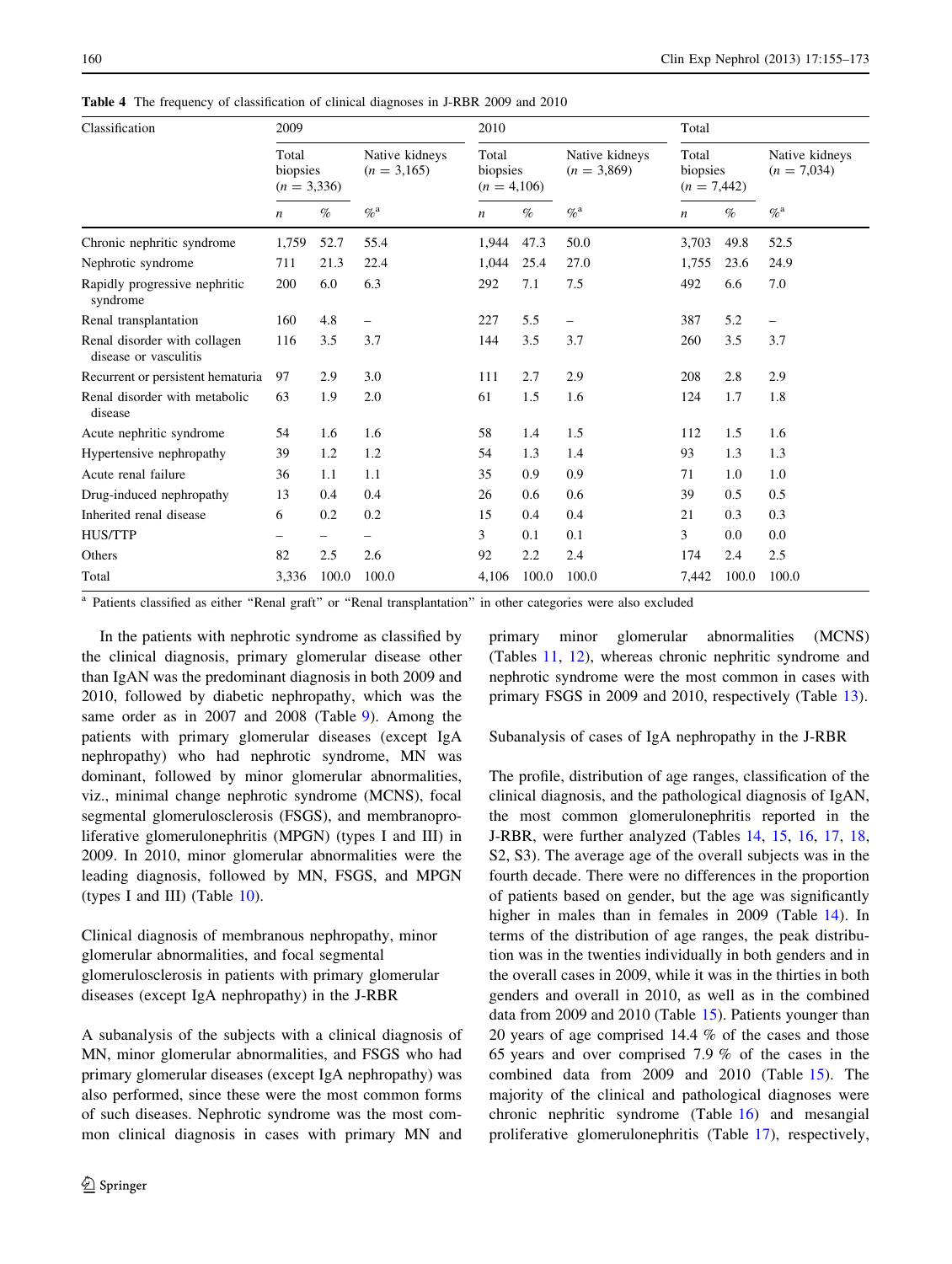<span id="page-6-0"></span>Table 5 The age distribution of classification of clinical diagnoses in native kidneys in J-RBR 2009 and 2010

| Classification                                           | 2009            |                 |                 | 2010            |                 |                 | Total           |                 |                 |
|----------------------------------------------------------|-----------------|-----------------|-----------------|-----------------|-----------------|-----------------|-----------------|-----------------|-----------------|
|                                                          | Male            | Female          | Total           | Male            | Female          | Total           | Male            | Female          | Total           |
| Chronic nephritic<br>syndrome                            | $44.4 \pm 18.8$ | $41.2 \pm 17.8$ | $42.8 \pm 18.4$ | $43.5 \pm 19.3$ | $41.0 \pm 18.2$ | $42.2 \pm 18.8$ | $43.9 \pm 19.1$ | $41.0 \pm 18.0$ | $42.5 \pm 18.6$ |
| Nephrotic<br>syndrome                                    | $52.6 \pm 21.6$ | $54.7 \pm 21.1$ | $53.5 \pm 21.4$ | $49.5 \pm 23.4$ | $50.9 \pm 22.6$ | $50.1 \pm 23.0$ | $50.8 \pm 22.7$ | $52.5 \pm 22.0$ | $51.5 \pm 22.4$ |
| Rapidly<br>progressive<br>nephritic<br>syndrome          | $64.5 \pm 13.0$ | $61.2 \pm 17.4$ | $63.0 \pm 15.1$ | $65.4 \pm 11.5$ | $65.3 \pm 15.3$ | $65.4 \pm 13.3$ | $65.1 \pm 12.1$ | $63.6 \pm 16.3$ | $64.4 \pm 14.1$ |
| Renal disorder with<br>collagen disease<br>or vasculitis | $48.0 \pm 21.5$ | $46.2 \pm 20.1$ | $46.7 \pm 20.4$ | $54.3 \pm 19.5$ | $46.3 \pm 19.6$ | $48.7 \pm 19.9$ | $51.6 \pm 20.5$ | $46.2 \pm 19.8$ | $47.8 \pm 20.1$ |
| Recurrent or<br>persistent<br>hematuria                  | $33.4 \pm 17.4$ | $33.8 \pm 16.9$ | $33.6 \pm 17.0$ | $49.5 \pm 19.0$ | $38.0 \pm 17.1$ | $42.6 \pm 18.6$ | $41.8 \pm 19.9$ | $36.1 \pm 17.0$ | $38.4 \pm 18.4$ |
| Renal disorder with<br>metabolic disease                 | $56.9 \pm 12.3$ | $57.9 \pm 8.9$  | $57.2 \pm 11.5$ | $56.8 \pm 14.8$ | $54.8 \pm 14.1$ | $56.2 \pm 14.5$ | $56.9 \pm 13.5$ | $56.2 \pm 11.9$ | $56.7 \pm 13.0$ |
| Acute nephritic<br>syndrome                              | $42.8 \pm 19.2$ | $36.0 \pm 22.5$ | $39.9 \pm 20.7$ | $49.6 \pm 17.5$ | $46.6 \pm 21.1$ | $48.1 \pm 19.3$ | $46.1 \pm 18.5$ | $42.0 \pm 22.1$ | $44.2 \pm 20.3$ |
| Hypertensive<br>nephropathy                              | $56.2 \pm 13.5$ | $51.0 \pm 15.3$ | $55.2 \pm 13.8$ | $54.5 \pm 15.9$ | $54.7 \pm 17.0$ | $54.6 \pm 16.0$ | $55.3 \pm 14.8$ | $53.3 \pm 16.1$ | $54.8 \pm 15.1$ |
| Acute renal failure                                      | $56.0 \pm 19.3$ | $56.4 \pm 26.2$ | $56.1 \pm 21.2$ | $55.2 \pm 17.6$ | $58.0 \pm 20.6$ | $56.0 \pm 18.2$ | $55.6 \pm 18.3$ | $57.1 \pm 23.1$ | $56.0 \pm 19.7$ |
| Drug-induced<br>nephropathy                              | $53.6 \pm 11.9$ | $35.2 \pm 21.6$ | $45.1 \pm 18.9$ | $47.3 \pm 20.0$ | $60.4 \pm 17.6$ | $51.5 \pm 19.9$ | $49.1 \pm 18.0$ | $49.6 \pm 22.7$ | $49.3 \pm 19.5$ |
| Inherited renal<br>disease                               | $25.0 \pm 23.8$ | $40.7 \pm 24.1$ | $32.8 \pm 23.1$ | $15.0 \pm 17.1$ | $24.3 \pm 25.3$ | $19.3 \pm 21.1$ | $17.7 \pm 18.5$ | $29.2 \pm 24.9$ | $23.2 \pm 22.0$ |
| <b>HUS/TTP</b>                                           |                 |                 |                 | 10, 69          | 49              | $42.6 \pm 30.0$ | 10, 69          | 49              | $42.6 \pm 30.0$ |
| Others                                                   | $50.6 \pm 18.2$ | $48.4 \pm 19.5$ | $49.6 \pm 18.7$ | $48.6 \pm 20.9$ | $53.3 \pm 18.1$ | $50.5 \pm 19.8$ | $49.4 \pm 19.6$ | $50.9 \pm 18.9$ | $50.0 \pm 19.2$ |
| Total                                                    | $48.4 \pm 20.0$ | $45.5 \pm 20.0$ | $47.0 \pm 20.1$ | $48.2 \pm 21.0$ | $46.0 \pm 20.5$ | $47.1 \pm 20.8$ | $48.3 \pm 20.6$ | $45.8 \pm 20.3$ | $47.1 \pm 20.5$ |

in 2009 and 2010. The distribution of chronic kidney disease (CKD) stages, degree of proteinuria and clinical parameters in IgAN were analyzed in the combined data from 2009 and 2010 (Tables [18](#page-13-0), S2, S3).

With regard to the stages of CKD in patients with IgAN, stage 2 was predominant in the combined data from 2009 and 2010 (Table [18\)](#page-13-0) and in both genders (Tables S2 and S3). The degree of proteinuria in the 24-h urine or spot urine samples increased with the progression of CKD stages in the combined data from 2009 and 2010 (Table [18](#page-13-0)) and in both genders (Tables S2 and S3). The systolic and diastolic blood pressure also increased with the progression of the CKD stage (Tables [18,](#page-13-0) S2, S3). Overall, 37.0 % of IgAN cases were being treated with antihypertensive agents and 4.6 % had diabetes mellitus (Table [18](#page-13-0)).

Cases in the J-KDR not reported in the J-RBR

In cases in the J-KDR not reported in the J-RBR, a clinical diagnosis of chronic nephritic syndrome was predominant in 2009, followed by hypertensive nephropathy, and a clinical diagnosis of renal disorder with metabolic disease (diabetic nephropathy) was predominant in 2010, followed by nephrotic syndrome (Table [19\)](#page-14-0). Polycystic kidney disease was detected in 2010 as a result of the secondary research studies performed on the basis of the J-KDR as described in the '['Subjects and methods'](#page-1-0)' section.

Secondary and longitudinal research by the J-RBR/J-KDR

Five of the secondary and longitudinal research studies, viz., the JNSCS, J-IDCS, J-IGACS, JRPGN-CS, and JDNCS, were started in 2009, and the J-PKD was started in 2010 in association with the J-RBR/J-KDR.

## Discussion and comments

In 2009, the J-KDR started to register clinically-diagnosed cases without renal biopsies, in addition to cases with renal biopsies included in the J-RBR, which had been started in 2007. More than 80 % of the registered cases were in the J-RBR in 2009 and 2010, and thus the detailed data from the J-RBR and the clinical diagnosis alone for the J-KDR are described in this report.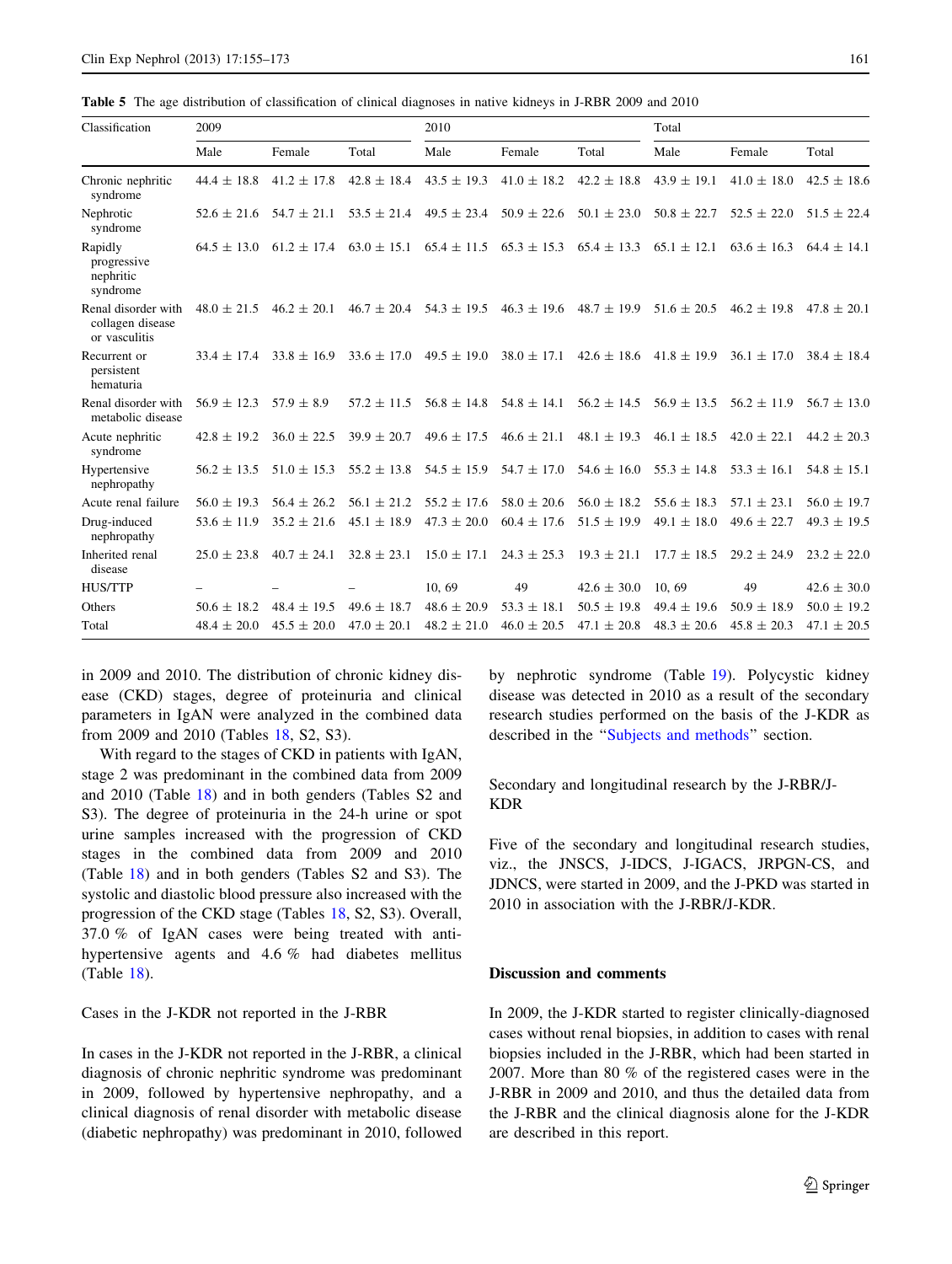<span id="page-7-0"></span>Table 6 The frequency of pathological diagnoses as classified by pathogenesis in J-RBR 2009 and 2010

| Classification                                         | 2009                               |       |                                 | 2010                               |       |                                 | Total                              |       |                                 |
|--------------------------------------------------------|------------------------------------|-------|---------------------------------|------------------------------------|-------|---------------------------------|------------------------------------|-------|---------------------------------|
|                                                        | Total<br>biopsies<br>$(n = 3,336)$ |       | Native kidneys<br>$(n = 3,165)$ | Total<br>biopsies<br>$(n = 4,106)$ |       | Native kidneys<br>$(n = 3,869)$ | Total<br>biopsies<br>$(n = 7,442)$ |       | Native kidneys<br>$(n = 7,034)$ |
|                                                        | $\boldsymbol{n}$                   | $\%$  | $\%^{\rm a}$                    | $\boldsymbol{n}$                   | $\%$  | $\%^{\rm a}$                    | $\boldsymbol{n}$                   | $\%$  | $\%^{\rm a}$                    |
| IgA nephropathy                                        | 1,003                              | 30.1  | 31.6                            | 1,177                              | 28.7  | 30.4                            | 2,180                              | 29.3  | 31.0                            |
| Primary glomerular disease<br>(except IgA nephropathy) | 862                                | 25.8  | 27.2                            | 1,090                              | 26.5  | 28.1                            | 1,952                              | 26.2  | 27.7                            |
| Diabetic nephropathy                                   | 184                                | 5.5   | 5.8                             | 192                                | 4.7   | 5.0                             | 376                                | 5.1   | 5.3                             |
| Renal graft                                            | 161                                | 4.8   |                                 | 235                                | 5.7   |                                 | 396                                | 5.3   |                                 |
| Lupus nephritis                                        | 137                                | 4.1   | 4.3                             | 220                                | 5.4   | 5.7                             | 357                                | 4.8   | 5.1                             |
| MPO-ANCA positive nephritis                            | 129                                | 3.9   | 4.1                             | 191                                | 4.7   | 4.9                             | 320                                | 4.3   | 4.5                             |
| Hypertensive nephrosclerosis                           | 123                                | 3.7   | 3.9                             | 157                                | 3.8   | 4.1                             | 280                                | 3.8   | 4.0                             |
| Purpura nephritis                                      | 64                                 | 1.9   | 2.0                             | 108                                | 2.6   | 2.8                             | 172                                | 2.3   | 2.4                             |
| Amyloid nephropathy                                    | 45                                 | 1.3   | 1.4                             | 58                                 | 1.4   | 1.5                             | 103                                | 1.4   | 1.5                             |
| Infection-related nephropathy                          | 27                                 | 0.8   | 0.9                             | 31                                 | 0.8   | 0.8                             | 58                                 | 0.8   | 0.8                             |
| Thin basement membrane disease                         | 26                                 | 0.8   | 0.8                             | 39                                 | 1.0   | 1.0                             | 65                                 | 0.9   | 0.9                             |
| PR3-ANCA positive nephritis                            | 13                                 | 0.4   | 0.4                             | 11                                 | 0.3   | 0.3                             | 24                                 | 0.3   | 0.3                             |
| Alport syndrome                                        | 10                                 | 0.3   | 0.3                             | 16                                 | 0.4   | 0.4                             | 26                                 | 0.3   | 0.4                             |
| Thrombotic microangiopathy                             | 9                                  | 0.3   | 0.3                             | 8                                  | 0.2   | 0.2                             | 17                                 | 0.2   | 0.2                             |
| Anti-GBM antibody-type nephritis                       | 8                                  | 0.2   | 0.3                             | 16                                 | 0.4   | 0.4                             | 24                                 | 0.3   | 0.3                             |
| Others                                                 | 535                                | 16.0  | 16.7                            | 557                                | 13.6  | 13.6                            | 1,092                              | 14.7  | 15.4                            |
| Total                                                  | 3,336                              | 100.0 | 100.0                           | 4,106                              | 100.0 | 100.0                           | 7,442                              | 100.0 | 100.0                           |

MPO myeloperoxidase, ANCA anti-neutrophil cytoplasmic antibody, PR3 proteinase 3, GBM glomerular basement membrane

<sup>a</sup> Patients classified as either "Renal graft" or "Renal transplantation" in other categories were also excluded

The rates of primary glomerular disease (except IgAN) combined with that of IgAN in native renal biopsies were 59.3 %, 56.5 %, 58.8 %, and 58.5 % in 2007, 2008, 2009, and 2010 in the J-RBR. A recent report from a single center in Japan gave the rates as 77.8 % and 75.9 % between 1979 and 2008 and between 2004 and 2008, respectively [\[5](#page-18-0)]. In the present report for the J-RBR, the peak distribution of age was in the sixties in the combined data for 2009 and 2010. The difference in the rates of primary glomerular disease including IgAN may have been due to the higher mean ages of native biopsy cases in the J-RBR compared to the single center in this period (mean age, 46.7 vs. 40.8 years; age of the peak number, sixties vs. twenties), because the incidence of secondary glomerular disease increases in elderly patients, as reported previously [\[5](#page-18-0)].

IgAN is still the most frequently diagnosed disease in native kidney biopsies in Japan (33.0 %, 30.2 %, 31.6 %, and 30.4 % of cases in 2007, 2008, 2009, and 2010 in the J-RBR) [[1,](#page-18-0) [4](#page-18-0)–[6\]](#page-18-0) similar to other Asian countries [\[7](#page-18-0), [8](#page-18-0)] and some European countries [\[9](#page-18-0), [10](#page-18-0)]. The peak distribution of age ranges was the twenties in 2009 and thirties in 2010. In patients with IgAN, the majority (68.1 %) of renal biopsies were performed in CKD stages G1 and G2, with median

proteinuria less than 1 g per day (Table [18\)](#page-13-0), suggesting that there was a relatively early diagnosis of this biopsyproven disease.

In the present clinical data, the degree of proteinuria increased with the progression of the CKD stage, and was more than 1 g per day for the median value in patients with CKD stages G4 and G5 (Tables [18](#page-13-0), S1, S2). Previously, the best single predictor for renal deterioration was severe proteinuria on urine dipstick testing  $(\geq 100 \text{ mg/dL})$ , followed by hypoalbuminemia, mild hematuria, serum total protein levels, diastolic blood pressure, and histological grade, in a cohort study with 10 years follow-up from 1995 in Japan, the cohort of which exhibited a younger median age (27.7 years) and a peak distribution of age ranges in the teens  $[11, 12]$  $[11, 12]$  $[11, 12]$  $[11, 12]$ . A recent report suggested that IgAN with nephrotic syndrome had a worse renal outcome compared to IgAN with non-nephrotic syndrome unless partial or complete remission was achieved [[13\]](#page-18-0). Further studies are necessary to elucidate the risk factors or predictors for renal deterioration in IgAN in the present era utilizing the J-RBR, possibly as part of a new secondary clinical study.

MN was the most common histopathology in terms of primary glomerular disease other than IgAN in 2007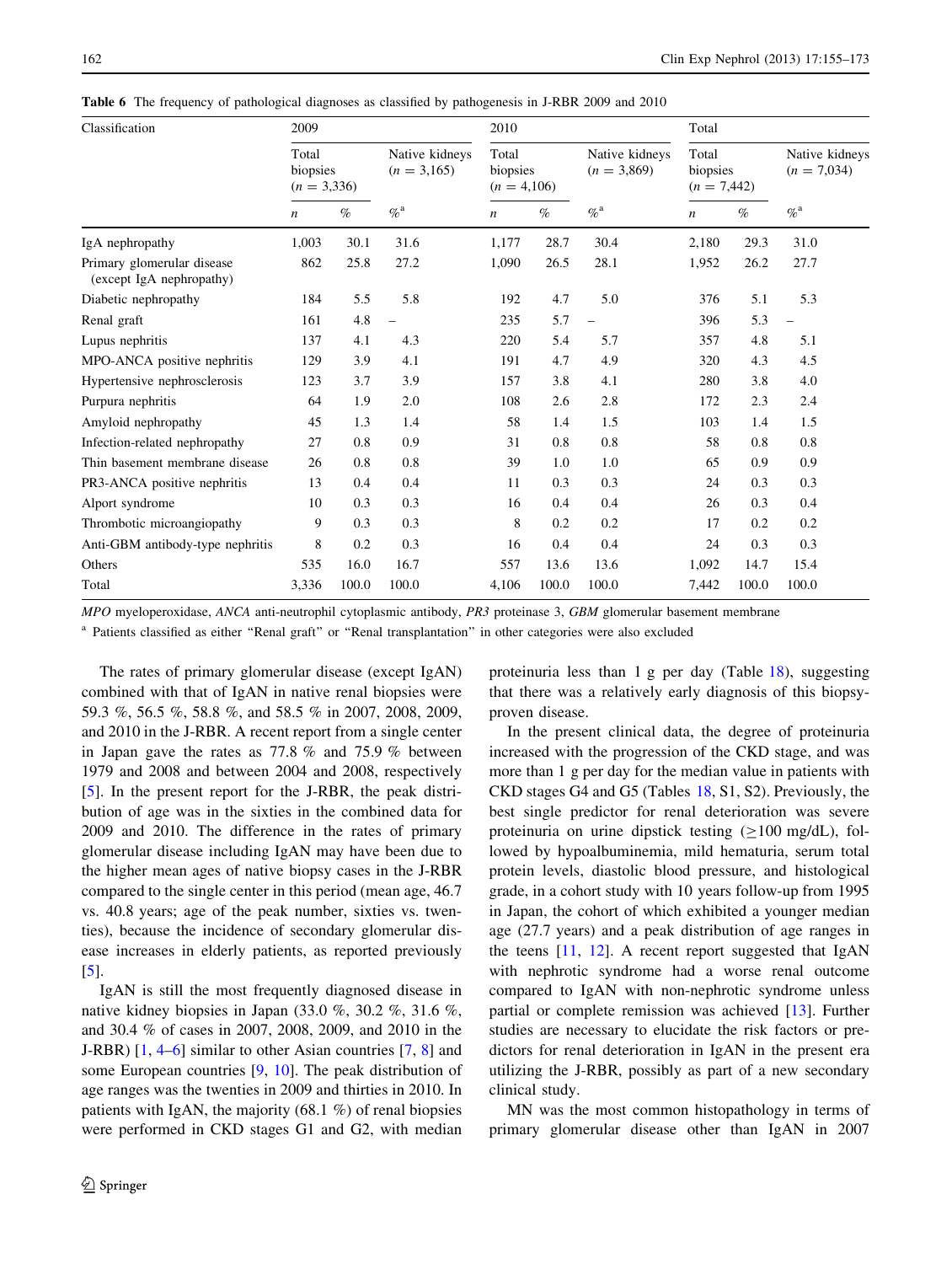<span id="page-8-0"></span>Table 7 The frequency of pathological diagnoses as classified by histopathology in J-RBR 2009 and 2010

| Classification                                                | 2009                               |       |                                 | 2010                               |       |                                 | Total                              |       |                                 |
|---------------------------------------------------------------|------------------------------------|-------|---------------------------------|------------------------------------|-------|---------------------------------|------------------------------------|-------|---------------------------------|
|                                                               | Total<br>biopsies<br>$(n = 3,336)$ |       | Native kidneys<br>$(n = 3,165)$ | Total<br>biopsies<br>$(n = 4,106)$ |       | Native kidneys<br>$(n = 3,869)$ | Total<br>biopsies<br>$(n = 7,442)$ |       | Native kidneys<br>$(n = 7,034)$ |
|                                                               | $\boldsymbol{n}$                   | $\%$  | $\%$ <sup>a</sup>               | $\boldsymbol{n}$                   | $\%$  | $\%^{\rm a}$                    | $\boldsymbol{n}$                   | $\%$  | $\%^{\rm a}$                    |
| Mesangial proliferative<br>glomerulonephritis                 | 1,346                              | 40.3  | 42.5                            | 1,388                              | 33.8  | 35.8                            | 2,734                              | 36.7  | 38.8                            |
| Membranous nephropathy                                        | 333                                | 10.0  | 10.5                            | 418                                | 10.2  | 10.8                            | 751                                | 10.1  | 10.7                            |
| Minor glomerular abnormality                                  | 293                                | 8.8   | 9.2                             | 559                                | 13.6  | 14.4                            | 852                                | 11.4  | 12.1                            |
| Crescentic and necrotizing<br>glomerulonephritis              | 180                                | 5.4   | 5.7                             | 262                                | 6.4   | 6.8                             | 442                                | 5.9   | 6.3                             |
| Focal segmental glomerulosclerosis                            | 167                                | 5.0   | 5.2                             | 211                                | 5.1   | 5.4                             | 378                                | 5.1   | 5.3                             |
| Nephrosclerosis                                               | 163                                | 4.9   | 5.2                             | 208                                | 5.1   | 5.4                             | 371                                | 5.0   | 5.3                             |
| Renal graft                                                   | 151                                | 4.5   |                                 | 227                                | 5.5   | $\overline{\phantom{0}}$        | 378                                | 5.1   | $\overline{\phantom{0}}$        |
| Membranoproliferative<br>glomerulonephritis (types I and III) | 85                                 | 2.5   | 2.7                             | 97                                 | 2.4   | 2.5                             | 182                                | 2.4   | 2.6                             |
| Chronic interstitial nephritis                                | 71                                 | 2.1   | 2.1                             | 61                                 | 1.5   | 1.6                             | 132                                | 1.7   | 1.8                             |
| Sclerosing glomerulonephritis                                 | 63                                 | 1.9   | 2.0                             | 44                                 | 1.1   | 1.1                             | 107                                | 1.4   | 1.5                             |
| Endocapillary proliferative<br>glomerulonephritis             | 61                                 | 1.8   | 1.9                             | 67                                 | 1.6   | 1.7                             | 128                                | 1.7   | 1.8                             |
| Acute interstitial nephritis                                  | 45                                 | 1.3   | 1.4                             | 62                                 | 1.5   | 1.6                             | 107                                | 1.4   | 1.5                             |
| Acute tubular necrosis                                        | 9                                  | 0.3   | 0.3                             | 10                                 | 0.2   | 0.2                             | 19                                 | 0.3   | 0.2                             |
| Dense deposit disease                                         | 3                                  | 0.1   | 0.1                             | 5                                  | 0.1   | 0.1                             | 8                                  | 0.1   | 0.1                             |
| Others                                                        | 366                                | 11.0  | 11.3                            | 487                                | 11.9  | 12.5                            | 853                                | 11.5  | 12.0                            |
| Total                                                         | 3,336                              | 100.0 | 100.0                           | 4,106                              | 100.0 | 100.0                           | 7,442                              | 100.0 | 100.0                           |

<sup>a</sup> Patients classified as either "Renal graft" or "Renal transplantation" in other categories were also excluded

Table 8 The frequency of pathological diagnoses as classified by histopathology in primary glomerular disease except IgA nephropathy in native kidneys in J-RBR 2009 and 2010

| Classification                                             | 2009             |       | 2010             |       | Total            |       |
|------------------------------------------------------------|------------------|-------|------------------|-------|------------------|-------|
|                                                            | $\boldsymbol{n}$ | $\%$  | $\boldsymbol{n}$ | $\%$  | $\boldsymbol{n}$ | $\%$  |
| Membranous nephropathy                                     | 259              | 30.1  | 330              | 30.3  | 589              | 30.2  |
| Minor glomerular abnormalities                             | 216              | 25.1  | 408              | 37.5  | 624              | 32.0  |
| Mesangial proliferative glomerulonephritis                 | 167              | 19.4  | 86               | 7.9   | 253              | 13.0  |
| Focal segmental glomerulosclerosis                         | 113              | 13.1  | 149              | 13.7  | 262              | 13.4  |
| Membranoproliferative glomerulonephritis (types I and III) | 48               | 5.6   | 51               | 4.7   | 99               | 5.1   |
| Crescentic and necrotizing glomerulonephritis              | 19               | 2.2   | 18               | 1.7   | 37               | 1.9   |
| Endocapillary proliferative                                | 8                | 0.9   | 24               | 2.2   | 32               | 1.6   |
| glomerulonephritis                                         |                  |       |                  |       |                  |       |
| Chronic interstitial nephritis                             | 7                | 0.8   | 3                | 0.3   | 10               | 0.5   |
| Sclerosing glomerulonephritis                              | 7                | 0.8   | 3                | 0.3   | 10               | 0.5   |
| Nephrosclerosis                                            | 5                | 0.6   | 7                | 0.6   | 12               | 0.6   |
| Acute interstitial nephritis                               |                  | 0.1   | $\mathbf{0}$     | -     | 1                | 0.1   |
| Acute tubular necrosis                                     | $\mathbf{0}$     |       |                  | 0.1   |                  | 0.1   |
| Others                                                     | 11               | 1.3   | 9                | 0.8   | 20               | 1.0   |
| Total                                                      | 861              | 100.0 | 1,089            | 100.0 | 1,950            | 100.0 |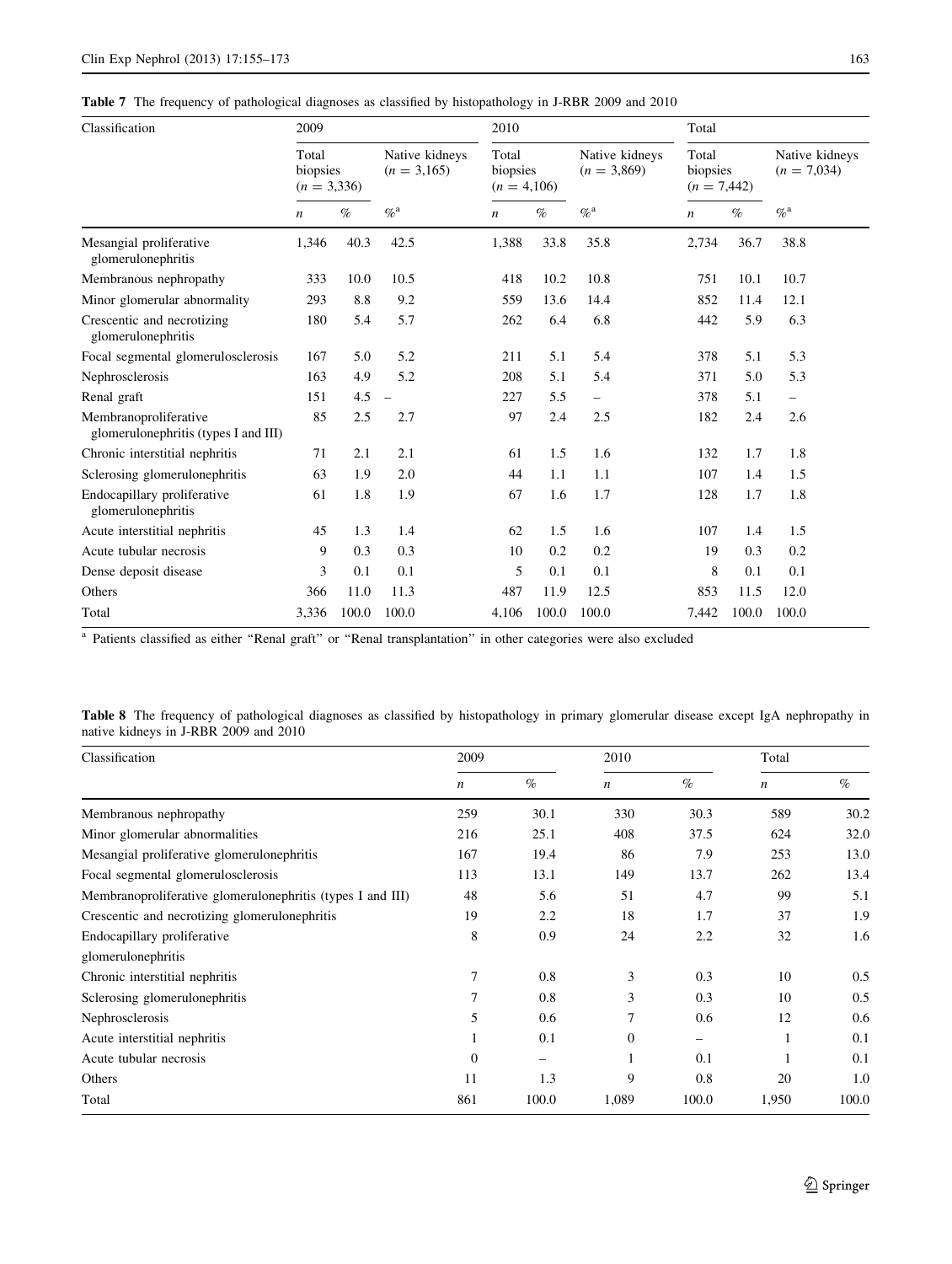| Classification                                      | 2009             |       | 2010             |       | Total            |       |
|-----------------------------------------------------|------------------|-------|------------------|-------|------------------|-------|
|                                                     | $\boldsymbol{n}$ | $\%$  | $\boldsymbol{n}$ | $\%$  | $\boldsymbol{n}$ | $\%$  |
| Primary glomerular disease (except IgA nephropathy) | 442              | 62.3  | 696              | 66.7  | 1,138            | 64.9  |
| Diabetic nephropathy                                | 85               | 12.0  | 78               | 7.5   | 163              | 9.3   |
| IgA nephropathy                                     | 30               | 4.2   | 36               | 3.5   | 66               | 3.8   |
| Lupus nephritis                                     | 30               | 4.2   | 58               | 5.6   | 88               | 5.0   |
| Amyloid nephropathy                                 | 27               | 3.8   | 41               | 3.9   | 68               | 3.9   |
| Infection-related nephropathy                       | 6                | 0.8   | 7                | 0.7   | 13               | 0.7   |
| Hypertensive nephrosclerosis                        | 6                | 0.8   | 10               | 0.9   | 16               | 0.9   |
| Purpura nephritis                                   | 4                | 0.6   | 8                | 0.8   | 12               | 0.7   |
| Alport syndrome                                     | 3                | 0.4   | $\mathbf{0}$     |       | 3                | 0.2   |
| Thrombotic microangiopathy                          |                  | 0.1   |                  | 0.1   | $\overline{2}$   | 0.1   |
| PR3-ANCA positive nephritis                         |                  | 0.1   | $\theta$         |       |                  | 0.1   |
| MPO-ANCA positive nephritis                         |                  | 0.1   | $\overline{2}$   | 0.2   | 3                | 0.2   |
| Others                                              | 74               | 10.4  | 106              | 10.2  | 180              | 10.3  |
| Total                                               | 710              | 100.0 | 1,043            | 100.0 | 1,753            | 100.0 |

<span id="page-9-0"></span>Table 9 The frequency of pathological diagnoses as classified by pathogenesis in nephrotic syndrome in native kidneys in J-RBR 2009 and 2010

MPO myeloperoxidase, ANCA anti-neutrophil cytoplasmic antibody, PR3 proteinase 3

Table 10 The frequency of pathological diagnoses as classified by histopathology in primary glomerular disease except IgA nephropathy in nephrotic syndrome in native kidneys in J-RBR 2009 and 2010

| Classification                                             | 2009             |       | 2010             |       | Total            |       |
|------------------------------------------------------------|------------------|-------|------------------|-------|------------------|-------|
|                                                            | $\boldsymbol{n}$ | $\%$  | $\boldsymbol{n}$ | $\%$  | $\boldsymbol{n}$ | $\%$  |
| Membranous nephropathy                                     | 178              | 40.3  | 227              | 32.6  | 405              | 35.6  |
| Minor glomerular abnormalities                             | 172              | 38.9  | 348              | 50.0  | 520              | 45.7  |
| Focal segmental glomerulosclerosis                         | 47               | 10.6  | 82               | 11.8  | 129              | 11.3  |
| Membranoproliferative glomerulonephritis (types I and III) | 25               | 5.7   | 18               | 2.6   | 43               | 3.8   |
| Mesangial proliferative glomerulonephritis                 | 11               | 2.5   | 13               | 1.9   | 24               | 2.1   |
| Crescentic and necrotizing glomerulonephritis              | 2                | 0.5   | $\overline{2}$   | 0.3   | $\overline{4}$   | 0.4   |
| Sclerosing glomerulonephritis                              | $\overline{c}$   | 0.5   | $\Omega$         | -     | 2                | 0.2   |
| Endocapillary proliferative glomerulonephritis             |                  | 0.2   | 5                | 0.7   | 6                | 0.5   |
| Others                                                     | 4                | 0.9   |                  | 0.1   | 5                | 0.4   |
| Total                                                      | 442              | 100.0 | 696              | 100.0 | 1.138            | 100.0 |

(31.4 %), 2008 (25.7 %), and 2009 (30.1 %) in the J-RBR and was also the most common type in primary nephrotic syndrome in 2007 (44.0 %) and 2009 (40.3 %) in the J-RBR. MN was also the most common primary cause of nephrotic syndrome in a northern European Caucasian population, with a biopsy rate of 4.5 per million population per year [\[14](#page-18-0)]. A total of 68.7 % and 68.8 % of primary MN cases exhibited nephrotic syndrome as the clinical diagnosis at the time of renal biopsy in 2009 and 2010 in the J-RBR. Yokoyama et al. recently reported in their clinical data analysis of 501 cases collected from the combined data of the J-RBR from 2007 to 2010 that nearly half of primary MN (49.1 %) cases showed a daily proteinuria of 3.5 g or higher [\[15](#page-18-0)]. The renal survival rate was 60 % at 20 years after diagnosis in patients with primary MN, and the renal survival rate in patients on steroid therapy was significantly higher in patients on supportive therapy alone in Japan [\[16](#page-18-0)], while spontaneous remission was reported to be common (32 %) in patients with primary MN with nephrotic syndrome in Spain [\[17](#page-18-0)], even in patients exhibiting chronic renal impairment [\[18](#page-18-0)]. Whether treatment with renin–angiotensin blockers or immunoglobulins other than steroids has a favorable effect on the renal prognosis of primary MN should be elucidated in future clinical studies.

The minor glomerular abnormalities in primary nephrotic syndrome, which correspond to MCNS, was the most common histopathology reported in 2008 (44.1 %) and 2010 (50.0 %) in the J-RBR. Since MCNS develops in patients at younger ages [[5,](#page-18-0) [15\]](#page-18-0) while primary MN develops in a relatively elderly population [\[15](#page-18-0), [16\]](#page-18-0), the frequency of these diseases may depend on the distribution of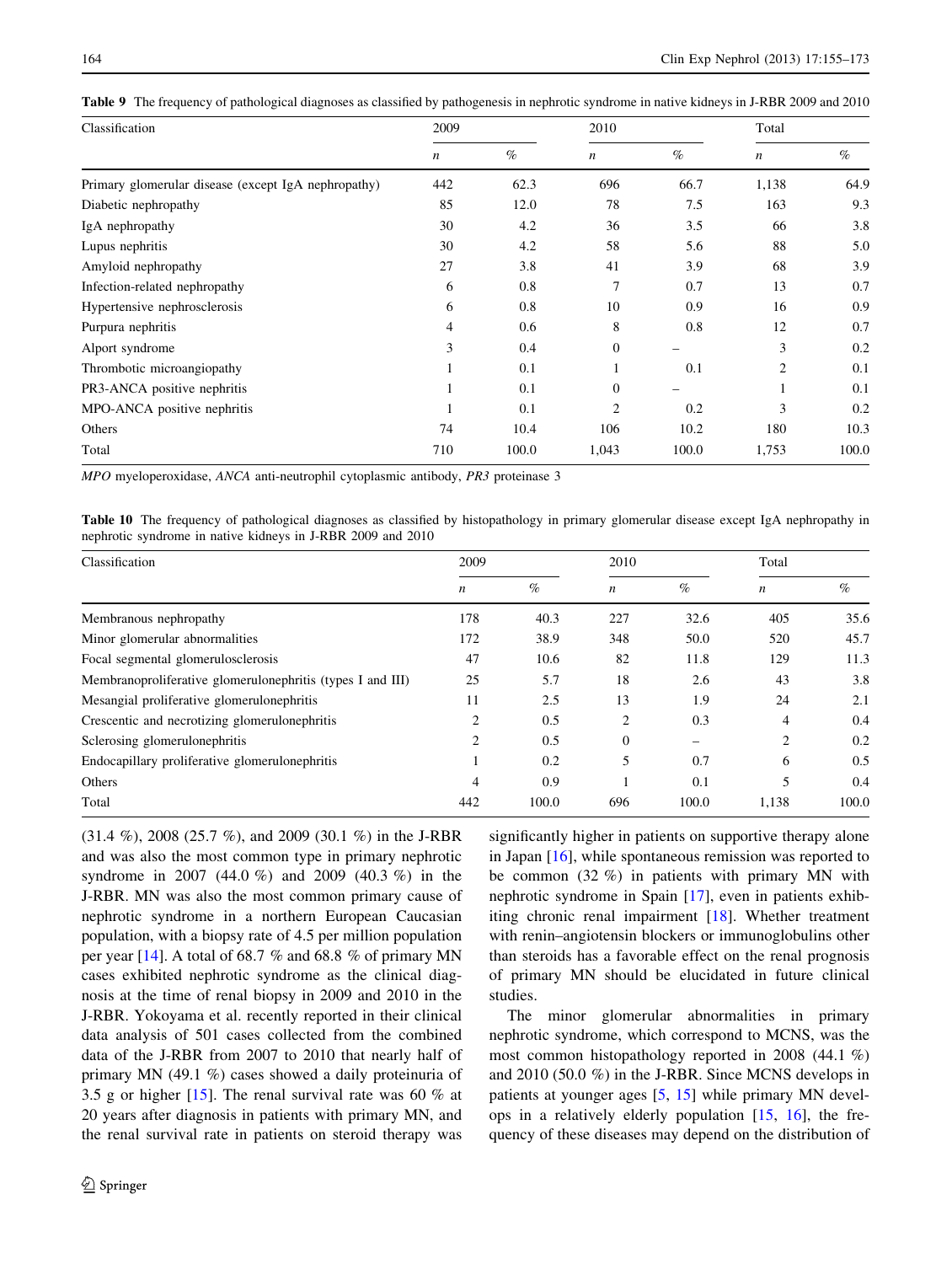<span id="page-10-0"></span>Table 11 The frequency of clinical diagnoses in membranous nephropathy in primary glomerular disease except IgA nephropathy in native kidneys in J-RBR 2009 and 2010

| Classification                                     | 2009             |       | 2010             |       | Total            |       |
|----------------------------------------------------|------------------|-------|------------------|-------|------------------|-------|
|                                                    | $\boldsymbol{n}$ | $\%$  | $\boldsymbol{n}$ | $\%$  | $\boldsymbol{n}$ | $\%$  |
| Nephrotic syndrome                                 | 178              | 68.7  | 227              | 68.8  | 405              | 68.8  |
| Chronic nephritic syndrome                         | 74               | 28.6  | 93               | 28.2  | 167              | 28.4  |
| Recurrent or persistent hematuria                  | 3                | 1.2   | 3                | 0.9   | 6                | 1.0   |
| Renal disorder with collagen disease or vasculitis |                  | 0.4   |                  | 0.3   | 2                | 0.3   |
| Hypertensive nephropathy                           |                  | 0.4   | $\Omega$         |       |                  | 0.2   |
| Rapidly progressive nephritic syndrome             |                  |       |                  | 0.3   |                  | 0.2   |
| Renal disorder with metabolic disease              | $\Omega$         |       |                  | 0.3   |                  | 0.2   |
| Acute nephritic syndrome                           | 0                |       |                  | 0.3   |                  | 0.2   |
| Acute renal failure                                | $\Omega$         |       |                  | 0.3   |                  | 0.2   |
| Others                                             | $\mathfrak{D}$   | 0.8   | $\overline{c}$   | 0.6   | 4                | 0.7   |
| Total                                              | 259              | 100.0 | 330              | 100.0 | 589              | 100.0 |

Table 12 The frequency of clinical diagnoses in minor glomerular abnormalities in primary glomerular disease except IgA nephropathy in native kidneys in J-RBR 2009 and 2010

| Classification                         | 2009     |       | 2010                        |       | Total            |       |
|----------------------------------------|----------|-------|-----------------------------|-------|------------------|-------|
|                                        | n        | $\%$  | $\boldsymbol{n}$            | $\%$  | $\boldsymbol{n}$ | $\%$  |
| Nephrotic syndrome                     | 172      | 79.6  | 348                         | 85.3  | 520              | 83.3  |
| Chronic nephritic syndrome             | 35       | 16.2  | 50                          | 12.3  | 85               | 13.6  |
| Recurrent or persistent hematuria      |          | 2.3   | 5                           | 1.2   | 10               | 1.6   |
| Acute renal failure                    |          | 0.5   | $\Omega$                    |       |                  | 0.2   |
| Rapidly progressive nephritic syndrome |          | 0.5   |                             | 0.2   |                  | 0.3   |
| Acute nephritic syndrome               |          | 0.5   |                             | 0.2   |                  | 0.3   |
| Hypertensive nephropathy               | $\Omega$ |       |                             | 0.2   |                  | 0.2   |
| Others                                 |          | 0.5   | $\mathcal{D}_{\mathcal{L}}$ | 0.5   | 3                | 0.5   |
| Total                                  | 216      | 100.0 | 408                         | 100.0 | 624              | 100.0 |

the age ranges of patients registered in each year. Indeed, the rate of native biopsies of subjects younger than 20 years of age slightly increased from 11.4 % in 2009 to 12.7 % in 2010 (Table [3](#page-4-0)) and the mean age of patients with nephrotic syndrome slightly decreased from 53.5 years in 2009 to 50.1 years in 2010 (Table [5\)](#page-6-0) in the J-RBR.

The average age of rapidly progressive nephritic syndrome was the highest (64.4 years) in the age distribution in the classification of clinical diagnosis in the J-RBR (Table [5](#page-6-0)). Elderly subjects (65 years and over) comprised nearly 25 % of cases, and very elderly subjects (80 years and over) comprised 2.5 % of the cases in the combined data for 2009 and 2010 in the J-RBR. It has been reported that there were statistically significant differences in the renal disease spectrum between elderly and younger subjects [[19,](#page-18-0) [20](#page-18-0)]. The frequency of rapidly progressive nephritic syndrome in the clinical diagnosis dramatically increased from 4.0 % in the younger group (20–64 years)

to 19.6 % in the very elderly in the combined data from 2007 to November 2011 in the J-RBR [\[20](#page-18-0)]. A nationwide survey of rapidly progressive glomerulonephritis (RPGN) was conducted between 1989 and 2007 in Japan, and showed that 64.0 % of patients had pauci-immune-type RPGN, including 42.0 % renal-limited vasculitis, 19.4 % microscopic polyangiitis, and 2.6 % Wegener's granulomatosis (currently granulomatosis with polyangiitis) [\[21](#page-18-0)]. Since the frequency of myeloperoxidase–anti-neutrophil cytoplasmic antibody (MPO-ANCA)-positive nephritis has increased recently [\[22](#page-18-0)], a further subanalysis of rapidly progressive nephritic syndrome in the J-RBR should be performed to validate the recently published Japanese guidelines for RPGN [[23\]](#page-18-0).

Five new secondary research studies of the J-KDR were started in 2009, viz., the J-NSCS, J-IDCS, J-IGACS, J-RPGNCS, and J-DNCS, and the J-PKD was started in 2010. The J-RBR and J-KDR initiated two more clinical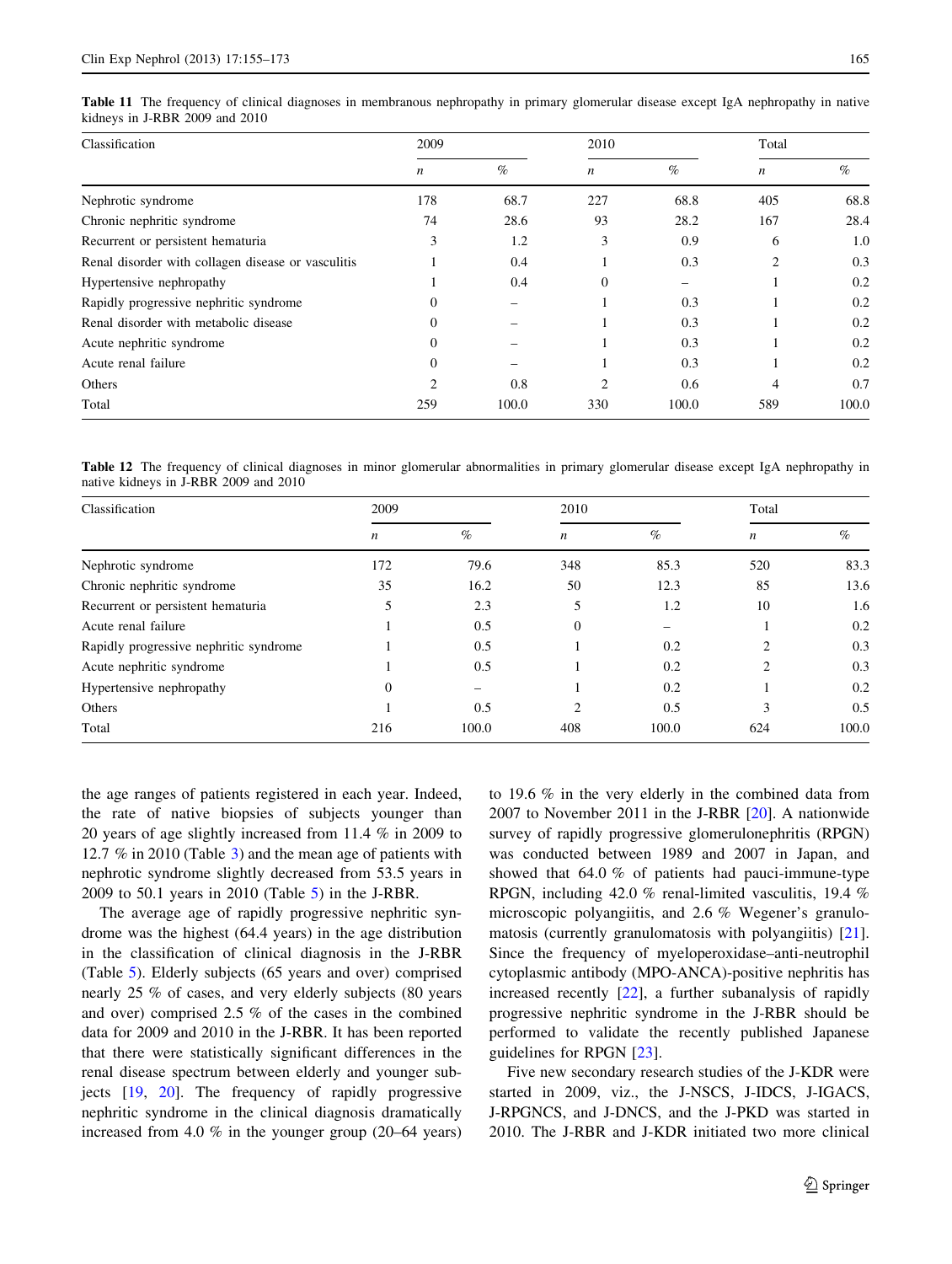| Classification                         | 2009     |       | 2010             |       | Total                       |       |
|----------------------------------------|----------|-------|------------------|-------|-----------------------------|-------|
|                                        | n        | $\%$  | $\boldsymbol{n}$ | $\%$  | $\boldsymbol{n}$            | $\%$  |
| Chronic nephritic syndrome             | 62       | 54.9  | 55               | 36.9  | 117                         | 44.7  |
| Nephrotic syndrome                     | 47       | 41.6  | 82               | 55.0  | 129                         | 49.2  |
| Rapidly progressive nephritic syndrome |          | 0.9   |                  | 0.7   | $\overline{c}$              | 0.8   |
| Renal disorder with metabolic disease  |          | 0.9   | 3                | 2.0   | 4                           | 1.5   |
| Recurrent or persistent hematuria      |          | 0.9   |                  | 0.7   | 2                           | 0.8   |
| Hypertensive nephropathy               | $\Omega$ |       | $\mathfrak{D}$   | 1.3   | $\mathcal{D}_{\mathcal{L}}$ | 0.8   |
| Acute nephritic syndrome               | $\Omega$ |       |                  | 0.7   |                             | 0.4   |
| Inherited renal disease                | $\Omega$ |       |                  | 0.7   |                             | 0.4   |
| Others                                 |          | 0.9   | 3                | 2.0   | 4                           | 1.5   |
| Total                                  | 113      | 100.0 | 149              | 100.0 | 262                         | 100.0 |

<span id="page-11-0"></span>Table 13 The frequency of clinical diagnoses in focal segmental glomerulosclerosis in primary glomerular disease except IgA nephropathy in native kidneys in J-RBR 2009 and 2010

Table 14 The profile of IgA nephropathy in native kidneys in J-RBR 2009 and 2010

| IgA nephropathy                    | 2009                      | 2010                    | Total                   |
|------------------------------------|---------------------------|-------------------------|-------------------------|
| Total native kidney biopsies $(n)$ | 1,001                     | 1,176                   | 2,177                   |
| Average age (years)                | $38.1 \pm 17.2$           | $39.3 \pm 17.0$         | $38.7 \pm 17.1$         |
| Median age (years)                 | $35(24-52)$               | $38(26-53)$             | $37(25-52)$             |
| Male, $n(\%)$                      | 498 (49.8 %) <sup>a</sup> | 585 (49.7 %)            | 1,083 (49.7 $%$ )       |
| Average age (years)                | $39.5 \pm 18.2^b$         | $40.5 \pm 18.4^{\circ}$ | $40.0 \pm 18.3^{\rm b}$ |
| Median age (years)                 | 38 $(24-55)^{b}$          | $39(25-56)$             | 38 $(24-56)^b$          |
| Female, $n$ $(\%)$                 | 503 (50.2 %) <sup>a</sup> | 591 (50.3 %)            | 1,094 (50.3 $%$ )       |
| Average age                        | $36.6 \pm 15.9^b$         | $38.1 \pm 15.4^b$       | $37.5 \pm 15.7^{\rm b}$ |
| Median age                         | 34 $(24-49)^b$            | $37(26-49)$             | 36 $(25-49)^{b}$        |

<sup>a</sup> Ratio indicates percentage of each gender in each biopsy category

 $b$   $P < 0.05$  compared to other gender

Table 15 Distribution of age ranges and gender in IgA nephropathy in J-RBR in 2009 and 2010

| Age (years)        | 2009 |                |       | 2010 |          |       | Total |                |       |
|--------------------|------|----------------|-------|------|----------|-------|-------|----------------|-------|
|                    | Male | Female         | Total | Male | Female   | Total | Male  | Female         | Total |
| $0 - 9$            | 11   | 5              | 16    | 12   | 9        | 21    | 23    | 14             | 37    |
| $10 - 19$          | 73   | 68             | 141   | 80   | 55       | 135   | 153   | 123            | 276   |
| $20 - 29$          | 91   | 116            | 207   | 91   | 127      | 218   | 182   | 243            | 425   |
| $30 - 39$          | 87   | 115            | 202   | 113  | 153      | 266   | 200   | 268            | 468   |
| $40 - 49$          | 65   | 81             | 146   | 94   | 106      | 200   | 159   | 187            | 346   |
| $50 - 59$          | 87   | 62             | 149   | 84   | 75       | 159   | 171   | 137            | 308   |
| $60 - 69$          | 62   | 45             | 107   | 82   | 48       | 130   | 144   | 93             | 237   |
| $70 - 79$          | 19   | 9              | 28    | 20   | 18       | 38    | 39    | 27             | 66    |
| $80+$              | 3    | $\overline{2}$ | 5     | 9    | $\theta$ | 9     | 12    | $\overline{2}$ | 14    |
| Total              | 498  | 503            | 1,001 | 585  | 591      | 1,176 | 1,083 | 1,094          | 2,177 |
| Under 20 $(\%)$    | 16.9 | 14.5           | 15.7  | 15.7 | 10.8     | 13.3  | 16.3  | 12.5           | 14.4  |
| 65 and over $(\%)$ | 9.4  | 5.2            | 7.3   | 11.5 | 5.4      | 8.4   | 10.5  | 5.3            | 7.9   |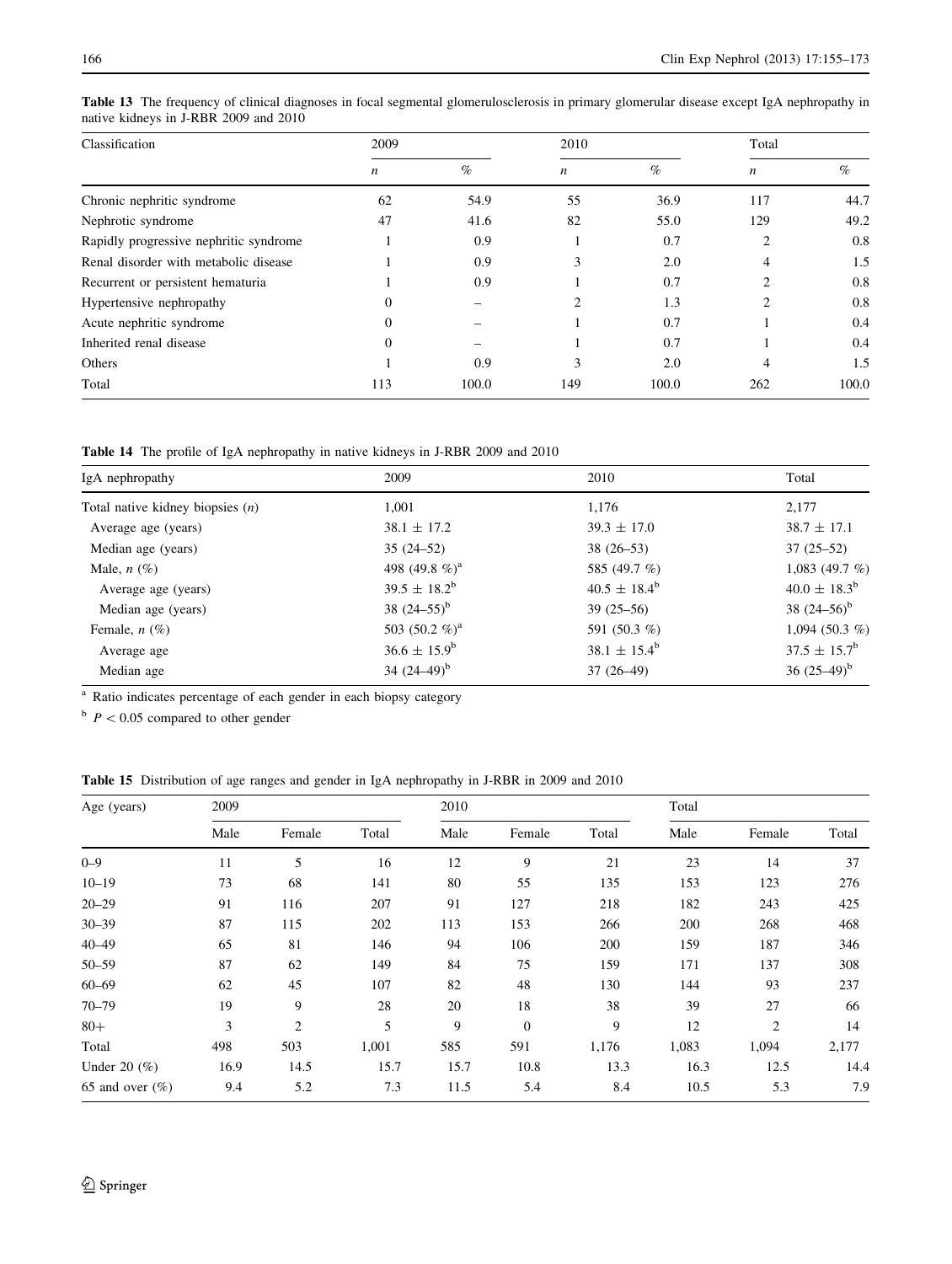<span id="page-12-0"></span>

|  |  | Table 16 The frequency of classification of clinical diagnoses in IgA nephropathy in native kidneys in J-RBR 2009 and 2010 |  |  |  |  |  |  |  |  |  |
|--|--|----------------------------------------------------------------------------------------------------------------------------|--|--|--|--|--|--|--|--|--|
|--|--|----------------------------------------------------------------------------------------------------------------------------|--|--|--|--|--|--|--|--|--|

| Clinical diagnosis                                 | 2009                        |       | 2010             |       | Total            |       |
|----------------------------------------------------|-----------------------------|-------|------------------|-------|------------------|-------|
|                                                    | $\boldsymbol{n}$            | $\%$  | $\boldsymbol{n}$ | $\%$  | $\boldsymbol{n}$ | $\%$  |
| Chronic nephritic syndrome                         | 886                         | 88.5  | 1,064            | 90.5  | 1,950            | 89.6  |
| Recurrent or persistent hematuria                  | 49                          | 4.9   | 40               | 3.4   | 89               | 4.1   |
| Nephrotic syndrome                                 | 30                          | 3.0   | 36               | 3.1   | 66               | 3.0   |
| Rapidly progressive nephritic syndrome             | 14                          | 1.4   | 20               | 1.7   | 34               | 1.6   |
| Acute nephritic syndrome                           | 8                           | 0.8   | 9                | 0.8   | 17               | 0.8   |
| Renal disorder with collagen disease or vasculitis | 4                           | 0.4   |                  | 0.1   | 5                | 0.2   |
| Acute renal failure                                | $\mathcal{D}_{\mathcal{L}}$ | 0.2   | $\overline{c}$   | 0.2   | 4                | 0.2   |
| Drug-induced nephropathy                           | 2                           | 0.2   |                  | 0.1   | 3                | 0.1   |
| Renal disorder with metabolic disease              |                             | 0.1   | $\Omega$         |       |                  | 0.0   |
| Hypertensive nephropathy                           | 0                           |       |                  | 0.1   |                  | 0.0   |
| Others                                             | 5                           | 0.5   | $\overline{c}$   | 0.2   | 7                | 0.3   |
| Total                                              | 1,001                       | 100.0 | 1,176            | 100.0 | 2,177            | 100.0 |

Table 17 The frequency of pathological diagnoses as classified by histopathology in IgAN in native kidneys in J-RBR 2009 and 2010

| Pathological diagnosis by histopathology                   | 2009         |       | 2010             |       | Total            |       |
|------------------------------------------------------------|--------------|-------|------------------|-------|------------------|-------|
|                                                            | n            | $\%$  | $\boldsymbol{n}$ | $\%$  | $\boldsymbol{n}$ | $\%$  |
| Mesangial proliferative glomerulonephritis                 | 937          | 93.6  | 1,111            | 94.5  | 2,048            | 94.1  |
| Endocapillary proliferative glomerulonephritis             | 12           | 1.2   | $\overline{c}$   | 0.2   | 14               | 0.6   |
| Minor glomerular abnormalities                             | 12           | 1.2   | 15               | 1.3   | 27               | 1.2   |
| Focal segmental glomerulosclerosis                         | 9            | 0.9   | 6                | 0.5   | 15               | 0.7   |
| Crescentic and necrotizing glomerulonephritis              | 8            | 0.8   | 10               | 0.9   | 18               | 0.8   |
| Nephrosclerosis                                            | 6            | 0.6   | $\overline{4}$   | 0.3   | 10               | 0.5   |
| Membranous nephropathy                                     | 4            | 0.4   | $\overline{2}$   | 0.2   | 6                | 0.3   |
| Membranoproliferative glomerulonephritis (types I and III) | 4            | 0.4   | 5                | 0.4   | 9                | 0.4   |
| Sclerosing glomerulonephritis                              | 3            | 0.3   | $\mathfrak{D}$   | 0.2   | 5                | 0.2   |
| Chronic interstitial nephritis                             |              | 0.1   | $\overline{c}$   | 0.2   | 3                | 0.1   |
| Acute interstitial nephritis                               | $\mathbf{0}$ |       |                  | 0.1   |                  | 0.0   |
| Others                                                     | 5            | 0.5   | 16               | 1.4   | 21               | 1.0   |
| Total                                                      | 1,001        | 100.0 | 1,176            | 100.0 | 2,177            | 100.0 |

research studies (J-RBR201001 and J-KDR201001) being performed by members of the JSN who had already participated in the registry and who registered cases under the precise regulations presented on the website of the JSN in 2011.

With regard to estimating the number of yearly native renal biopsies in Japan, the Research Group on Progressive Renal Disease from the Ministry of Health, Labor and Welfare of Japan recently reported by a questionnaire method that it was between 18,000 and 21,000 in 2010. The J-RBR may cover nearly one fourth to one fifth of the number of yearly native renal biopsies in Japan in 2010. Since 128,057,352 people resided in Japan in 2010, the estimated rate of renal biopsy was 140.6 to 164.0 per million population. This rate was higher than that in Romania [\[24](#page-18-0)], Spain [\[25](#page-18-0)], the Czech Republic [[10\]](#page-18-0), Denmark [[26\]](#page-18-0), and Scotland [\[27](#page-18-0)], was similar to that in France [\[28](#page-18-0)], and was lower than that in USA, Finland [\[29\]](#page-18-0), and Australia [[30](#page-18-0)].

There are some limitations in the J-RBR and J-KDR. The J-RBR records three diagnoses for each case, viz., the clinical diagnosis, diagnosis based on the pathogenesis, and the diagnosis based on a histopathological examination, so there may be still some inconsistency in the case records. The terms hypertensive nephropathy, hypertensive nephrosclerosis, nephrosclerosis, and diabetic nephropathy may need to be defined more precisely to improve the accuracy of the report by the J-RBR. The incidence of renal biopsy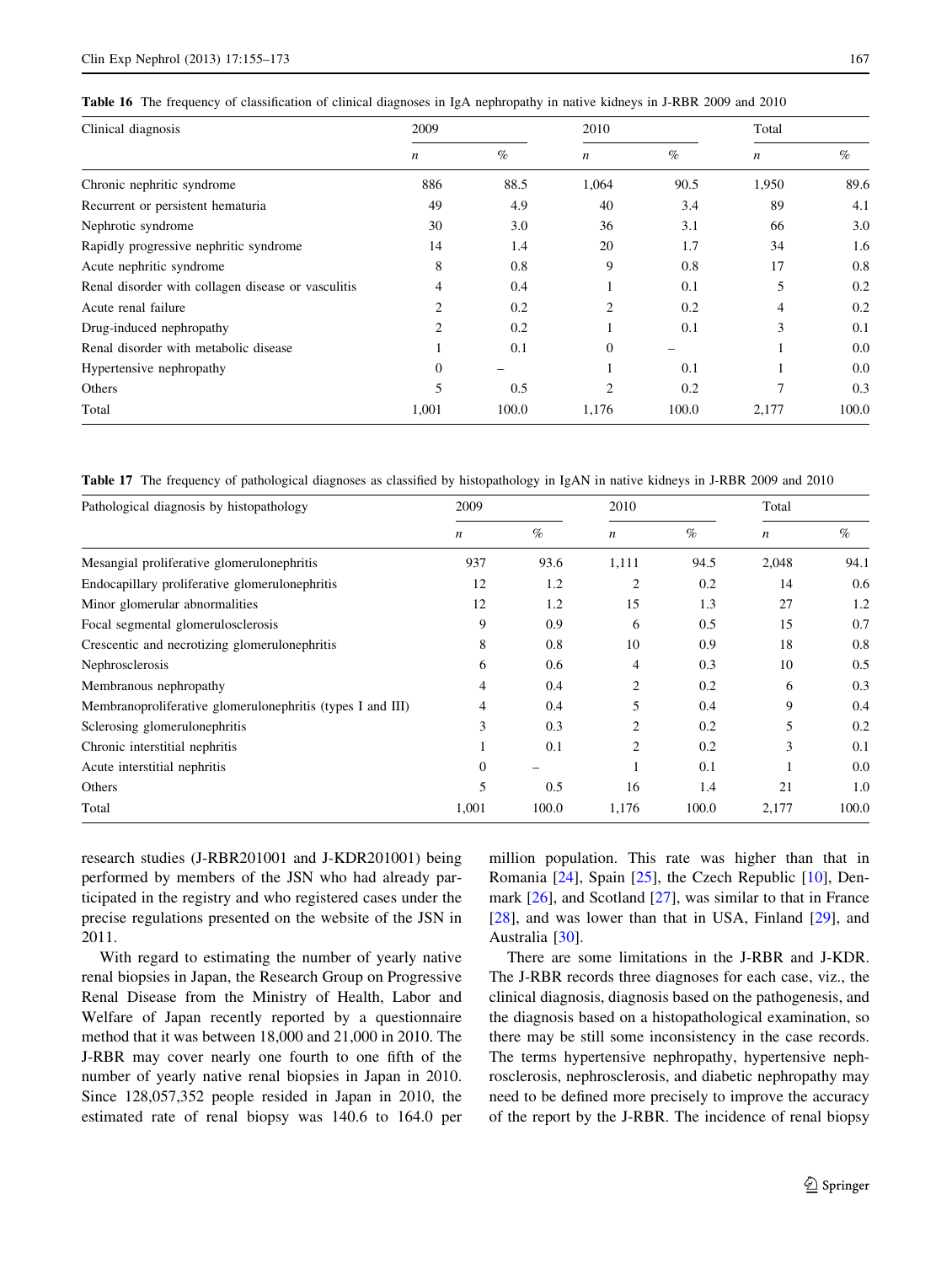<span id="page-13-0"></span>

|                                             | CKD stage           |                      |                     |                     |                     | Total               | $P$ value* |
|---------------------------------------------|---------------------|----------------------|---------------------|---------------------|---------------------|---------------------|------------|
|                                             | $\overline{G}$      | පි                   | G3a/b               | 3                   | GS                  |                     |            |
| Total                                       | 663                 | 814                  | 551                 | Ξ                   | $\overline{30}$     | 2,169               |            |
| $n\; (\%)$                                  | 30.6                | 37.5                 | 25.4                |                     | $\overline{1}$      | 100.0               |            |
| Age (years), average                        | $23.5 \pm 10.9$     | $40.3 \pm 13.5$      | $50.9 \pm 13.0$     | $55.7 \pm 16.2$     | $46.3 \pm 20.4$     | $38.7 \pm 17.1$     | 0.0001     |
| Median                                      | $22(17-29)$         | $38(30-50)$          | $52(42-61)$         | 59 (44-68)          | $46(29 - 62)$       | $37(25 - 52)$       | 0.0001     |
| Body mass index                             | $21.0 \pm 4.0$      | $22.9 \pm 3.8$       | $23.6 \pm 3.7$      | $23.0 \pm 4.5$      | $23.4 \pm 5.9$      | $22.5 \pm 4.0$      | 0.0001     |
| Estimated GFR (mL/min/1.73 m <sup>2</sup> ) | 108.2 (96.9-128.0)  | $75.2(67.8 - 82.7)$  | 49.1 (42.0-54.6)    | 23.6 (20.9-27.6)    | $8.5(6.1 - 12.0)$   | 74.6 (53.8-95.0)    | 0.0001     |
| Proteinuria (g/day)                         | $0.30(0.10 - 0.81)$ | $0.50(0.21 - 1.00)$  | $0.92(0.40 - 2.00)$ | $1.60(0.71 - 2.84)$ | 2.81 (1.17-4.58)    | $0.59(0.22 - 1.29)$ | 0.0001     |
| Proteinuria (g/gCr)                         | $0.39(0.14 - 0.91)$ | $0.63$ $(0.28-1.23)$ | $1.03(0.51 - 2.01)$ | $1.69(0.77 - 4.21)$ | 2.91 (1.30-4.58)    | $0.70(0.27 - 1.47)$ | 0.0001     |
| Sediment RBC $\geq$ 5/hpf (%)               | 82.4                | 81.3                 | 74.6                | 82.0                | 86.7                | 80.0                | 0.0075     |
| Serum creatinine (mg/dL)                    | $0.60(0.53 - 0.70)$ | $0.79(0.70 - 0.91)$  | 1.16 (1.00-1.36)    | $2.10(1.86 - 2.47)$ | $5.34(4.06 - 7.66)$ | $0.81(0.65 - 1.07)$ | 0.0001     |
| Serum albumin (g/dL)                        | $4.15 \pm 0.46$     | $4.02 \pm 0.49$      | $3.79 \pm 0.59$     | $3.45 \pm 0.63$     | $3.22 \pm 0.59$     | $3.96 \pm 0.56$     | 0.0001     |
| Serum total cholesterol (mg/dL)             | $184.6 \pm 37.4$    | $204.3 \pm 46.2$     | $209.9 \pm 51.1$    | $211.6 \pm 52.3$    | $221.0 \pm 58.6$    | $200.2 \pm 46.8$    | 0.0001     |
| Systolic BP (mmHg)                          | $113.9 \pm 14.0$    | $123.3 \pm 16.2$     | $130.3 \pm 17.5$    | $137.6 \pm 22.5$    | $147.5 \pm 27.9$    | $123.2 \pm 18.1$    | 0.0001     |
| Diastolic BP (mmHg)                         | $67.6 \pm 11.4$     | $75.1 \pm 12.3$      | $78.9 \pm 12.5$     | $81.0 \pm 15.6$     | $87.8 \pm 18.0$     | $74.2 \pm 13.3$     | 0.0001     |
| Anti-hypertensive agents (%)                | 13.8                | 33.3                 | 59.6                | 75.8                | 71.4                | 37.0                | 0.0001     |
| Diabetes mellitus (%)                       | S                   |                      |                     | 21.1                | 0.0                 | 4.6                 | 0.0001     |

\* ANOVA, Kruskal–Wallis or  $\chi^2$ -test as appropriate. There are eight (0.4 %) missing values of CKD stage because of inappropriate data for serum creatinine

\* ANOVA, Kruskal-Wallis or  $\chi^2$ -test as appropriate. There are eight (0.4 %) missing values of CKD stage because of inappropriate data for serum creatinine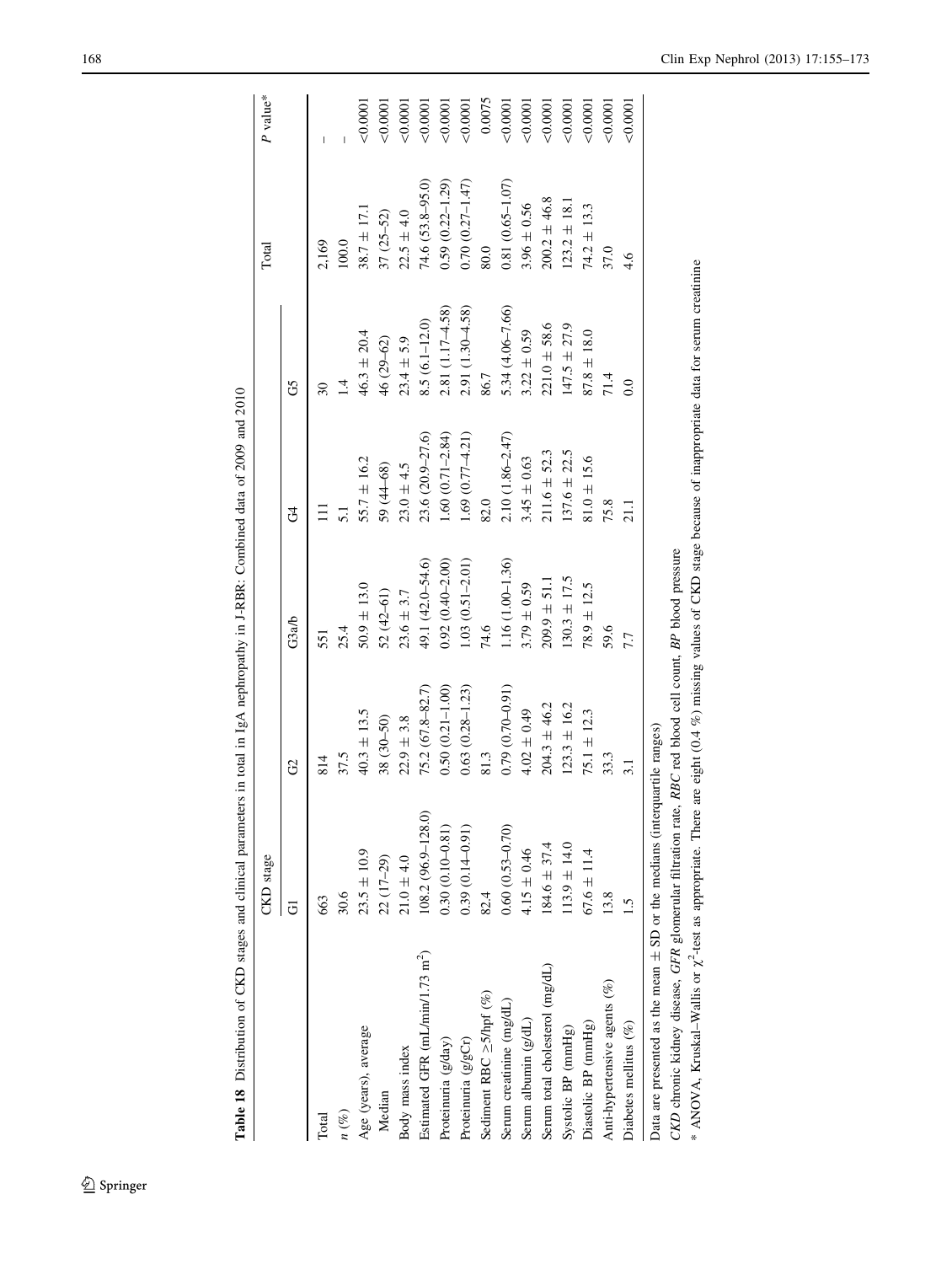<span id="page-14-0"></span>

|  |  | <b>Table 19</b> The frequency of classification of clinical diagnoses in |  |  |
|--|--|--------------------------------------------------------------------------|--|--|
|  |  | other 680 cases than J-RBR in J-KDR 2009 and 2010                        |  |  |

| Classification                                           | 2009             | Other cases<br>$(n = 680)$ | Other cases<br>2010<br>$(n = 575)$ |       | Total<br>$(n = 1,255)$ |               |
|----------------------------------------------------------|------------------|----------------------------|------------------------------------|-------|------------------------|---------------|
|                                                          | $\boldsymbol{n}$ | $\%$                       | $\boldsymbol{n}$                   | $\%$  | $\boldsymbol{n}$       | $\%$          |
| Chronic nephritic<br>syndrome                            | 165              | 24.3                       | 72                                 | 12.5  | 237                    | 18.9          |
| Hypertensive<br>nephropathy                              | 142              | 20.9                       | 43                                 | 7.5   | 185                    | 14.7          |
| Renal disorder with<br>metabolic disease                 | 106              | 15.6                       | 177                                | 30.8  | 283                    | 22.5          |
| Nephrotic syndrome                                       | 86               | 12.6                       | 118                                | 20.5  | 204                    | 16.3          |
| Renal disorder with<br>collagen disease or<br>vasculitis | 24               | 3.5                        | 7                                  | 1.2   | 31                     | 2.5           |
| Rapidly progressive<br>nephritic syndrome                | 21               | 3.1                        | 18                                 | 3.1   | 39                     | 3.1           |
| Inherited renal disease                                  | 18               | 2.6                        | 3                                  | 0.5   | 21                     | 1.7           |
| Acute renal failure                                      | 9                | 1.3                        | 10                                 | 1.7   | 19                     | 1.5           |
| Recurrent or persistent<br>hematuria                     | 8                | 1.2                        | $\theta$                           |       | 8                      | $0.6^{\circ}$ |
| Acute nephritic<br>syndrome                              | 5                | 0.7                        | $\overline{4}$                     | 0.7   | 9                      | 0.7           |
| Drug-induced<br>nephropathy                              | 5                | 0.7                        | $\overline{0}$                     |       | 5                      | 0.4           |
| Renal transplantation                                    | $\overline{2}$   | 0.3                        | 9                                  | 1.6   | 11                     | 0.9           |
| Polycystic kidney<br>disease                             |                  |                            | 82                                 | 14.3  | 82                     | 6.5           |
| Others                                                   | 89               | 13.1                       | 32                                 | 5.6   | 121                    | 9.6           |
| Total                                                    | 680              | 100.0                      | 575                                | 100.0 | 1,255                  | 100.0         |

and the incidence of biopsy-proven renal diseases such as IgAN and primary glomerular disease (except IgAN) could be surveyed in major renal centers in Japan in terms of the epidemiological aspects to work out appropriate countermeasures. In this aspect, the incidence of pediatric IgAN was reported to be 4.5 cases/year per 100,000 children under 15 years of age from 1983 to 1999 in Yonago City, Japan [[31\]](#page-18-0), although center variations in the country in terms of the incidence, indications and diagnosis of adult native renal biopsy have been reported [[27\]](#page-18-0).

Finally, a committee report of J-KDR including J-RBR in 2009, 2010 and their total was conducted. The J-RBR exhibited the majority of the registry system to elucidate yearly demographic data of renal biopsies in Japan, and J-KDR was utilized to promote advanced clinical research in the field of nephrology in our country.

Acknowledgments The authors greatly acknowledge the help and assistance of many colleagues in centers and affiliate hospitals with collection of data for the J-RBR/J-KDR. We also sincerely thank Ms. M. Irie of the UNIN-INDICE and Ms. Y. Saito of the JSN for supporting the registration system and Ms. K. Fukuda of the JSN for submitting the manuscript. This study was supported by the committee grant from the Japanese Society of Nephrology and by a grantin-aid from the Research Group on Progressive Renal Disease from the Ministry of Health, Labor and Welfare, Japan.

Conflict of interest T. Saito was supported by Novartis Pharma Co. and Kyowa-Kirin Co. Other authors declare no competing interests.

## Appendix

The following facilities and investigators participated in the project for the J-RBR and J-KDR:

Hokkaido District

- Asahikawa Medical University Hospital (Division of Cardiology, Nephrology, Pulmonology and Neurology, Department of Internal Medicine), Naoyuki Hasebe, Naoki Nakagawa, Junko Chinda
- National Hospital Organization Hokkaido Medical Center (Department of Nephrology), Tetsuya Kawata, Tsuyoshi Yamamura
- Hokkaido University Graduate School of Medicine (Department of Medicine II), Saori Nishio, Sekiya Shibazaki, Yasunobu Ishikawa, Daigo Nakazawa
- Hokkaido University Graduate School of Medicine (Department of Pediatrics), Satoshi Sasaki, Yasuyuki Sato, Takeshi Yamazaki, Takayuki Okamoto
- KKR Sapporo Medical Center (Department of Pathology), Akira Suzuki

# Tohoku District

- Iwate Prefectural Central Hospital (Department of Nephrology), Jun Soma, Izaya Nakaya, Mayumi Yahata
- Fukushima Medical University School of Medicine (Department of Nephrology, Hypertension, Diabetology, Endocrinology, and Metabolism), Tsuyoshi Watanabe, Koichi Asahi, Hiroaki Satoh
- Sendai Shakaihoken Hospital (Department of Nephrology), Toshinobu Sato, Asako Fujimori, Hisako Sugai, Mitsuhiro Sato
- Tohoku University Hospital and affiliated hospitals (Internal Medicine), Keisuke Nakayama, Takashi Nakamichi
- Yamagata University School of Medicine (Department of Cardiology, Pulmonology, and Nephrology), Tsuneo Konta, Kazunobu Ichikawa, Ami Ikeda, Kazuko Suzuki
- Yamagata University School of Medicine (Department of Pediatrics), Akira Matsunaga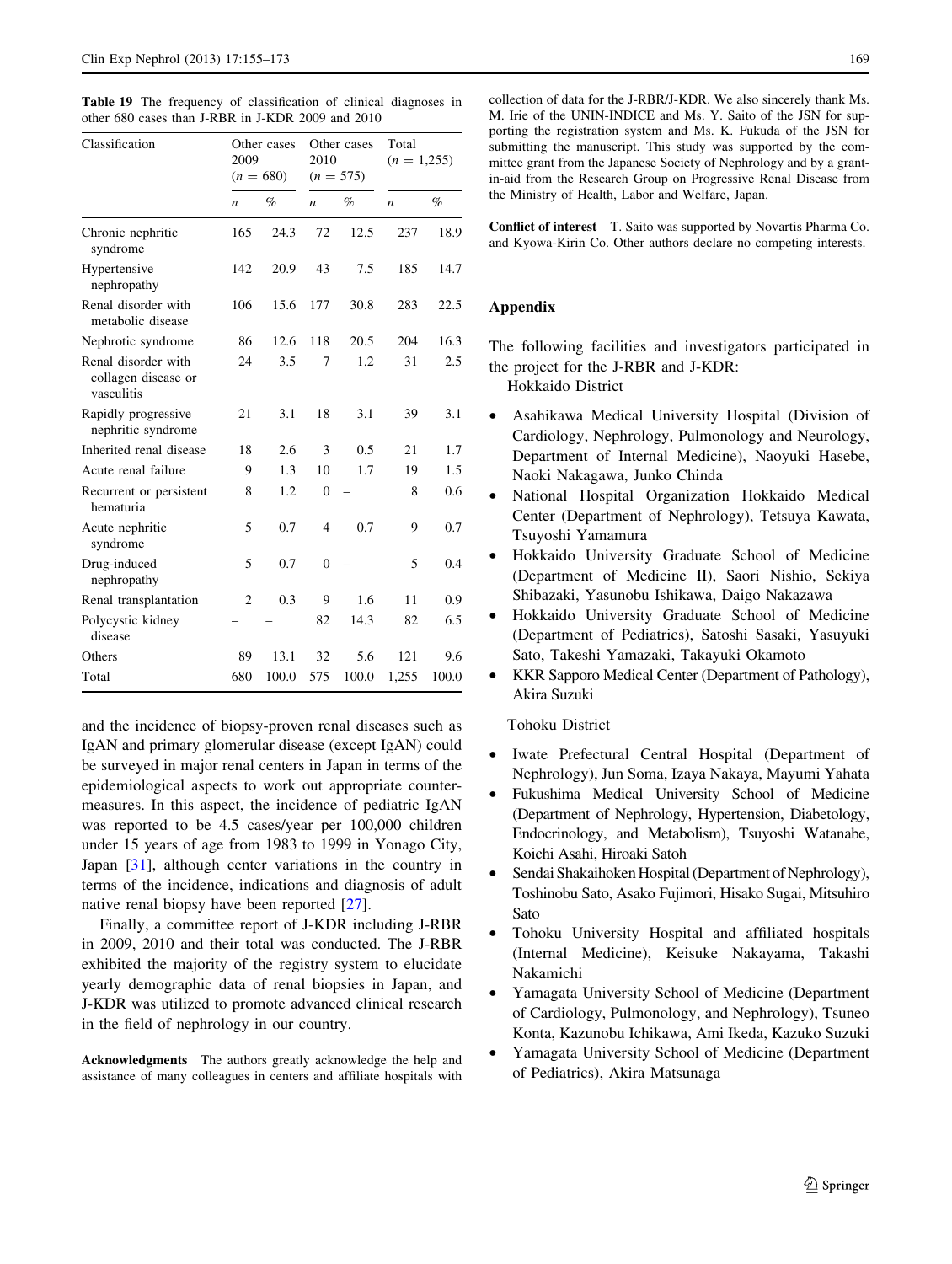# Kanto District

- National Hospital Organization Chiba-East National Hospital (Clinical Research Center), Hiroshi Kitamura, Takashi Kenmochi, Motonobu Nishimura, Hideaki Kurayama (Department of Urology), Koichi Kamura
- Dokkyo Medical University Koshigaya Hospital (Department of Nephrology), Tetsuro Takeda
- Dokkyo Medical University School of Medicine (Department of Cardiology and Nephrology), Toshihiko Ishimitsu
- Gunma University Graduate School of Medicine (Department of Science and Clinical Medicine), Yoshihisa Nojima, Keijyu Hiromura
- Jichi Medical University (Division of Nephrology), Eiji Kusano
- The Jikei University School of Medicine (Division of Kidney and Hypertension), Tatsuo Hosoya, Tetsuya Kawamura, Yasunori Utsunomiya, Yoichi Miyazaki
- The Jikei University School of Medicine, Katsushika Medical Center (Division of Kidney and Hypertension), Masato Ikeda, Keita Hirano, Akihiro Shimizu
- The Jikei University School of Medicine, Daisan Hospital (Division of Kidney and Hypertension), Kazushige Hanaoka, Kentaro Koike, Haruko Suetsugu, Mai Tanaka
- The Jikei University Kashiwa Hospital (Division of Kidney and Hypertension), Makoto Ogura, Akihiko Hamaguchi, Yukio Maruyama, Seiji Kobayashi
- Juntendo University Faculty of Medicine (Division of Nephrology, Department of Internal Medicine), Yasuhiko Tomino, Isao Ohsawa, Chieko Hamada, Satoshi Horikoshi
- Kawaguchi Municipal Medical Center (Division of Nephrology), Takeo Ishii
- Kyorin University School of Medicine (Department of Urology), Kikuo Nutahara
- Mito Saiseikai General Hospital (Division of Nephrology), Itaru Ebihara, Chihiro Satho
- Nippon Medical School (Division of Nephrology, Department of Internal Medicine), Yasuhiko Iino, Tomohiro Kaneko, Akiko Mii, Akio Hirama
- Nihon University School of Medicine (Division of Nephrology, Hypertension and Endocrinology), Koichi Matsumoto
- Saitama Medical University, Faculty of Medicine (Department of Nephrology), Hirokazu Okada, Hiromichi Suzuki, Tsutomu Inoue
- Saitama Medical University, Saitama Medical Center (Department of Nephrology and Hypertension), Tetsuya Mitarai, Juko Asakura, Sinpei Okazaki, Hajime Hasegawa
- Showa University School of Medicine (Division of Nephrology), Aki Kuroki
- Showa University Fujigaoka Hospital (Division of Nephrology), Yoshihiko Inoue
- St. Marianna University School of Medicine (Division of Nephrology and Hypertension, Department of Internal Medicine), Kenjiro Kimura, Takashi Yasuda, Sayuri Shirai
- Tokai University School of Medicine (Division of Nephrology, Endocrinology and Metabolism), Masayuki Endoh, Hisae Tanaka
- Teikyo University School of Medicine (Department of Internal Medicine), Shunya Uchida
- Teikyo University School of Medicine (Department of Urology), Shigeo Horie, Satoru Muto
- Tokyo Medical University Ibaraki Medical Center (Department of Nephrology), Masaki Kobayashi, Kouichi Hirayama, Homare Shimohata
- Tokyo Metropolitan Children's Medical Center (Department of Nephrology), Hiroshi Hataya
- Tokyo Women's Medical University (Department of Pediatric Nephrology), Motoshi Hattori, Kiyonobu Ishizuka, Noriko Sugawara
- Tokyo Women's Medical University (The Forth Department of Medicine), Kosaku Nitta, Keiko Uchida, Takahito Moriyama
- University of Tokyo Hospital (Department of Hemodialysis & Apheresis), Norio Hanafusa
- University of Tokyo (Department of Nephrology and Endocrinology), Toshiro Fujita, Masaomi Nangaku, Takehiko Wada
- University of Tsukuba, Faculty of Medicine (Department of Nephrology), Kunihiro Yamagata, Joichi Usui, Tetsuya Kawamura
- Yokohama City University Graduate School of Medicine and School of Medicine (Department of Medical Science and Cardiorenal Medicine), Satoshi Umemura, Masato Oosawa
- Yokohama City University Medical Center, Nobuhito Hirawa, Keisuke Yatsu, Yuichiro Yamamoto, Sanae Saka

# Koushinetsu District

- Niigata University Graduate School of Medical and Dental Sciences (Division of Clinical Nephrology and Rheumatology), Ichiei Narita, Shin Goto, Yumi Itoh, Naofumi Imai
- Shinshu University School of Medicine (Division of Nephrology), Yuji Kamijo, Wataru Tsukada, Koji Hashimoto
- University of Yamanashi Hospital (Third Department of Internal Medicine), Fumihiko Furuya, Daiichiro Akiyama, Kazuya Takahashi, Ayako Okamura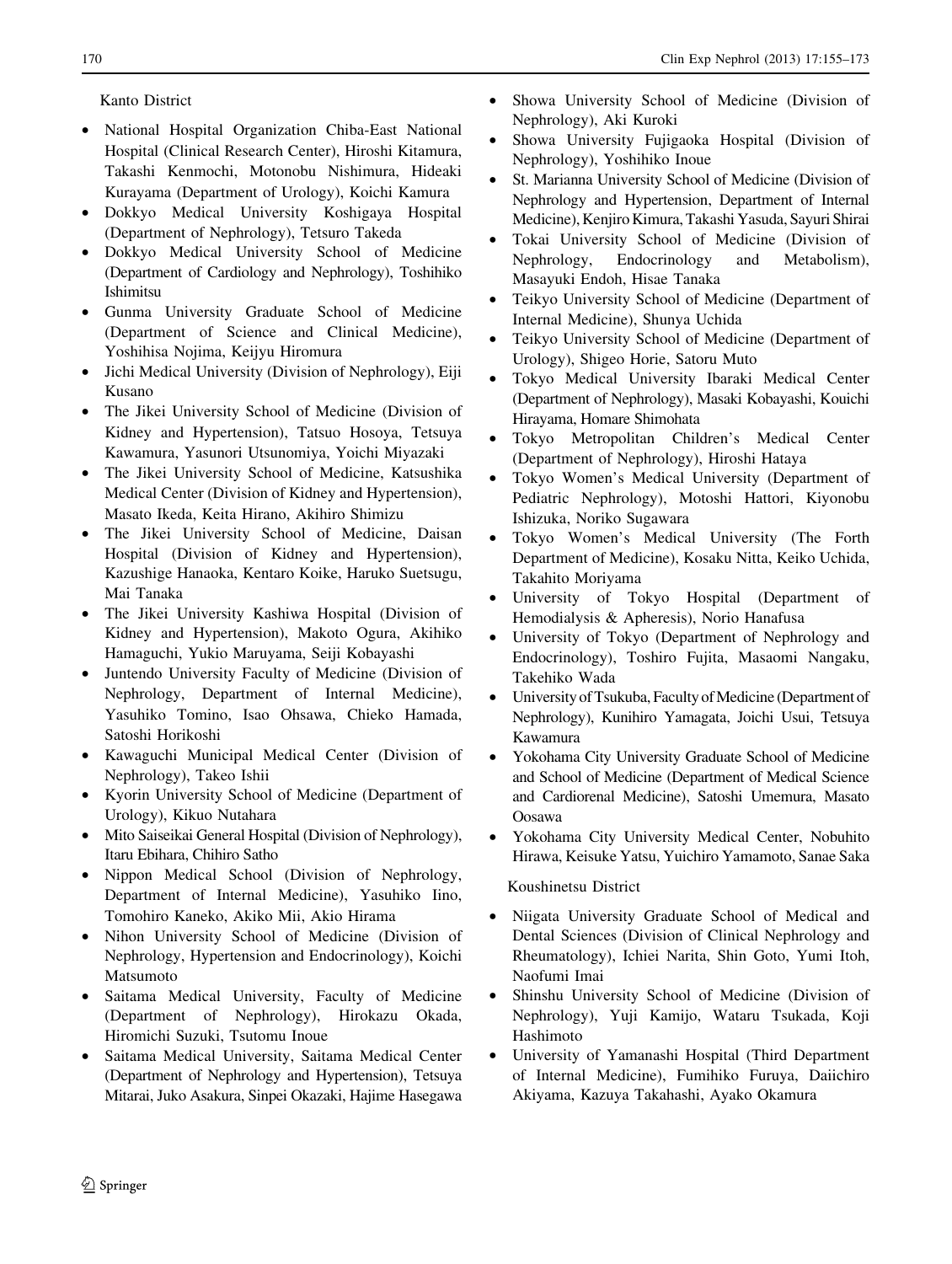# Hokuriku District

- National Hospital Organization Kanazawa Medical Center (Department of Nephrology and Rheumatology), Mitsuhiro Yoshimura, Takuyuki Ise
- Kanazawa Medical University School of Medicine (Division of Nephrology), Hitoshi Yokoyama, Hiroshi Okuyama, Keiji Fujimoto, Junko Imura
- Kanazawa Medical University (Division of Diabetes & Endocrinology), Daisuke Koya, Yuka Kurosima, Miho Ohba
- Kanazawa University Hospital (Division of Nephrology), Takashi Wada, Kiyoki Kitagawa, Kengo Furuichi
- Katou Hospital, Yasuhiro Katou, Hiroyuki Yamauchi, Yasunori Iwata, Kazutoshi Yamada
- Moriyama Koshino Clinic, Yoshitaka Koshino
- Pubulic Central Hospital of Matto-Ishikawa, Kazuya Takasawa, Chikako Takaeda
- Sugita Genpaku Memorial Obama Municipal Hospital, Haruyoshi Yoshida, Takayasu Horiguchi
- Toyama Prefectural Central Hospital (Department of Internal Medicine), Junya Yamahana, Masahiko Kawabata
- University of Fukui, Faculty of Medical Sciences (Division of Nephrology, Department of General Medicine), Masayuki Iwano, Hideki Kimura, Naoki Takahashi, Kenji Kasuno
- University of Toyama (Second Department of Internal Medicine), Fumihiro Tomoda

# Tokai District

- Aichi Children's Health and Medical Center (Department of Pediatric Nephrology), Osamu Uemura, Takuhito Nagai, Satoshi Yamakawa
- Aichi Medical University School of Medicine (Division of Nephrology and Rheumatology), Naoto Miura, Hirokazu Imai
- Fujinomiya City General Hospital, Masanori Sakakima, Kazuto Kitajima, Taichi Sato, Yutaro Kawakatsu
- Fujita Health University School of Medicine (Department of Nephrology), Yukio Yuzawa, Satoshi Sugiyama
- Hamamatsu University School of Medicine, University Hospital (Internal Medicine1, Division of Nephrology), Yoshihide Fujigaki, Masafumi Ono, Takamasa Iwakura
- Japanese Red Cross Nagoya Daini Hospital (Kidney Center), Kunio Morozumi, Asami Takeda, Yasuhiro Otsuka
- Nagoya City University Graduate School of Medical Sciences (Department of Cardio-Renal Medicine and Hypertension), Genjiro Kimura, Michio Fukuda, Toshiyuki Miura, Atsuhiro Yoshida
- Nagoya Kyoritsu Hospital (Department of Internal Medicine), Hirotake Kasuga
- Nagoya University Graduate School of Medicine (Department of Nephrology), Seiichi Matsuo, Shoichi Maruyama, Waichi Sato, Yoshinari Yasuda
- Shizuoka General Hospital (Department of Nephrology), Noriko Mori, Satoshi Tanaka

# Kinki District

- Hyogo Prefectural Nisihinomiya Hospital (Department of Pathology), Kazumasa Oka
- Ikeda City Hospital (Division of Nephrology), Nobuyuki Kajiwara
- Kitano Hospital, The Tazukekofukai Medical Research Institute (Division of Nephrology and Dialysis), Eri Muso, Kazuo Tosikoshi, Tomomi Endo, Yukako Iwasaki
- Kobe University Graduate School of Medicine (Division of Nephrology and Kidney Center), Shinichi Nishi, Shunske Goto
- National Hospital Organization Kyoto Medical Center (Division of Nephrology), Koichi Seta, Kensei Yahata
- Kyoto Prefectural University School of Medicine (Division of Nephrology, Department of Medicine), Yasukiyo Mori, Keiichi Tamagaki
- Kyoto University Graduate School of Medicine (Department of Nephrology), Motoko Yanagita, Tatsuo Tsukamoto, Noriyuki Iehara, Takeshi Matsubara
- Kyoto University Graduate School of Medicine (Department of Medicine and Clinical Science), Masashi Mukoyama, Hideki Yokoi, Tomoko Kawanishi, Akira Ishii
- Mie University Graduate School of Medicine Hospital (Department of Nephrology and Hemodialysis Center), Shinsuke Nomura, Mika Fujimoto, Eiji Ishikawa, Tomohiro Murata
- Nara Medical University (First Department of Internal Medicine), Yoshihiko Saito, Kenichi Samejima
- National Cerebral and Cardiovascular Center (Division of Hypertension and Nephrology), Satoko Nakamura
- Osaka City University Graduate School of Medicine (Department of Nephrology), Eiji Ishimura, Ikue Kobayashi, Mitsuru Ichii, Yoshiteru Ohno
- Osaka City General Hospital (Division of Nephrology and Hypertension), Masahito Imanishi, Takashi Morikawa, Chizuko Kitabayashi, Yoshio Konishi
- Osaka General Medical Center (Department of Kidney Disease and Hypertension), Yoshiharu Tsubakihara, Tatsuya Shoji
- Osaka Medical Center and Research Institute for Maternal and Child Health (Department of Pediatric Nephrology and Metabolism), Kenichi Satomura
- Osaka Red Cross Hospital (Department of Nephrology), Akira Sugawara, Masao Koshikawa, Yoshihisa Ogawa, Tomoko Kawanishi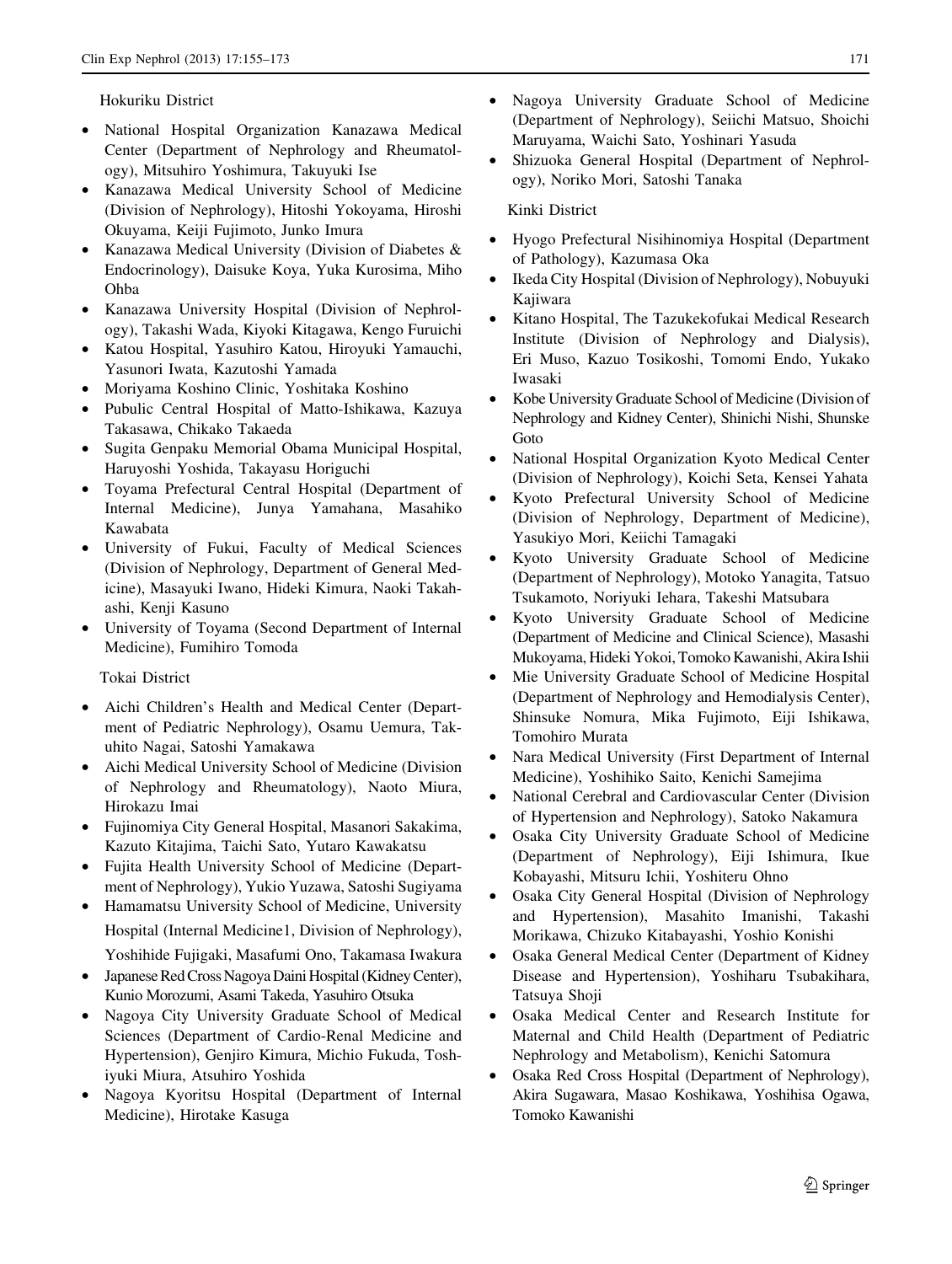- Osaka University Graduate School of Medicine (Department of Geriatric Medicine and Nephrology), Yoshitaka Isaka, Yasuyuki Nagasawa, Ryohei Yamamoto
- Saiseikai Shiga Hospital (Division of Nephrology), Toshiki Nishio
- Shiga University of Medical Science (Department of Medicine), Shinichi Araki
- Shirasagi Hospital (Kidney Center), Shigeichi Shoji, Kenjiro Yamakawa, Senji Okuno
- Toyonaka Municipal Hospital (Division of Nephrology), Megumu Fukunaga
- Wakayama Medical University (Department of Pediatrics), Norishige Yoshikawa, Koichi Nakanishi, Yuko Shima
- Wakayama Medical University (Division of Nephrology, Department of Internal Medicine), Takashi Shigematsu, Masaki Ohya
- Yokkaichi Social Insurance Hospital (Division of Nephrology and Blood Purification), Yasuhide Mizutani, Hitoshi Kodera, Masato Miyake

Chugoku District

- Kawasaki Medical School (Department of Nephrology and Hypertension), Naoki Kashihara,Tamaki Sasaki, Sohachi Fujimoto
- Kurashiki Central Hospital (Division of Nephrology), Kenichiro Asano, Masaru Kinomura
- Hiroshima University Hospital (Department of Nephrology), Takao Masaki, Sigehiro Doi, Yukio Yokoyama, Ayumu Nakashima
- Mizushima Kyodo Hospital (Department of Internal Medicine), Nobuyoshi Sugiyama, Yuichirou Inaba, Kan Yamasaki, Kouji Ozeki
- Okayama Saiseikai General Hospital (Department of Nephrology), Makoto Hiramatsu, Keisuke Maruyama, Noriya Momoki
- Okayama University Graduate School of Medicine, Dentistry, and Pharmaceutical Sciences (Department of Medicine and Clinical Science), Hiroshi Morinaga, Tatsuyuki Inoue, Keiichi Takiue
- Saiseikai Yamaguchi General Hospital (Department of Internal Medicine), Tsuyoshi Imai
- Shimane University Faculty of Medicine (Division of Nephrology), Takafumi Ito
- Tottori University Hospital (Division of Pediatrics and Perinatology), Shinichi Okada, Yasuo Kawaba, Koichi Kitamoto

Shikoku District

• Kagawa University, Faculty of Medicine (Department of CardioRenal and Cerebrovascular Medicine & Departmnet of Clinical Pathology), Masakazu Kohno, Kumiko Moriwaki, Taiga Hara, Yoshio Kushida

- Kochi University, Kochi Medical School (Department of Endocrinology, Metabolism and Nephrology), Yoshio Terada, Toru Kagawa, Taro Horino, Yoshiko Shimamura
- The University of Tokushima Graduate School of Medicine (Department of Pediatrics, Institute of Health Bioscience), Shoji Kagami, Maki Urushihara, Shuji Kondo
- The University of Tokushima, Graduate School of Medicine (Department of Nephrology), Toshio Doi, Hideharu Abe, Kojiro Nagai

Kyushu District

- Fukuoka University School of Medicine (Division of Nephrology & Rheumatology, Departments of Internal Medicine), Takao Saito, Yoshie Sasatomi, Satoru Ogahara, Satoshi Hisano
- Japanese Red Cross Fukuoka Hospital (Department of Pediatrics), Ken Hatae, Maiko Hinokiyama, Hiroyo Maruyama
- Japanese Red Cross Fukuoka Hospital (Nephrology and Dialysis Center), Hideki Hirakata, Koji Mitsuiki
- Kumamoto University Graduate School of Medical Sciences (Department of Nephrology), Kenichiro Kitamura, Yushi Nakayama
- Jinseikai Clinic Hikarinomori, Yukimasa Kohda
- Kurume University School of Medicine (Division of Nephrology, Department Medicine), Seiya Okuda, Daisuke Wakasugi, Kiyomi Koike
- Kyushu University Graduate School of Medical Sciences (Department of Medicine and Clinical Science), Kazuhiko Tsuruya, Shunsuke Yamada, Akihiro Tsuchimoto
- Kyushu University Graduate School of Medical Sciences (Department of Environmental Medicine), Yutaka Kiyohara, Toshiharu Ninomiya, Masaharu Nagata
- Miyazaki Prefectural Miyazaki Hospital (Division of Nephrology), Naoko Yokota-Ikeda, Shigehiro Uezono, Keiko Kodama
- Nagasaki University Hospital (Department of Pathology), Takashi Taguchi
- Nagasaki University Hospital (Second Department of Internal Medicine), Tomoya Nishino, Hideyuki Arai, Yoko Obata, Tadashi Uramatsu
- National Fukuoka Higashi Medical Center (Kidney Unit), Ritsuko Katafuchi
- Oitaken Kouseiren Tsurumi Hospital (Division of Nephrology), Ryokichi Yasumori
- Saga University, Faculty of Medicine (Department of Cardiovascular and Renal Medicine), Toru Sanai
- St. Mary's Hospital, Harumichi Higashi
- University of Miyazaki Hospital (First Department of Internal Medicine), Shouichi Fujimoto, Yuji Sato, Masao Kikuchi